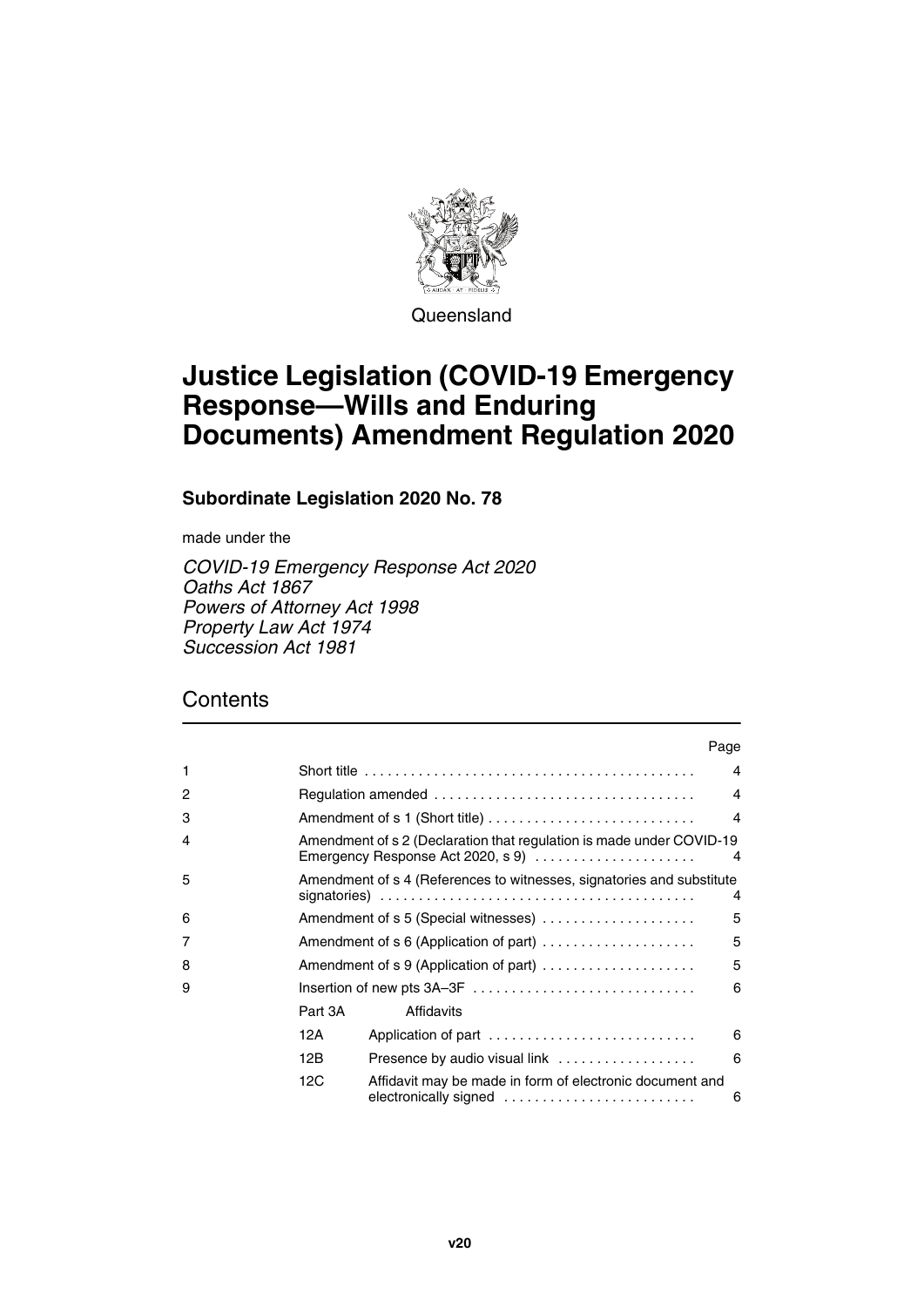Justice Legislation (COVID-19 Emergency Response—Wills and Enduring Documents) Amendment Regulation 2020

#### **Contents**

| 12D        | Dis-application of Oaths Act 1867, s 33                                                           | $\overline{7}$ |  |
|------------|---------------------------------------------------------------------------------------------------|----------------|--|
| 12E        | Admission of affidavit not complying with requirements                                            |                |  |
| Part 3B    | Declarations                                                                                      |                |  |
| 12F        | Application of part                                                                               | 7              |  |
| 12G        | Presence by audio visual link                                                                     | 8              |  |
| 12H        | Declaration may be made in form of electronic document and<br>electronically signed               | 8              |  |
| 121        | Dis-application of Oaths Act 1867, s 33                                                           | 9              |  |
| 12J        | Who may witness declarations other than by audio visual link                                      |                |  |
|            |                                                                                                   | 9              |  |
| Part 3C    | Oaths and affirmations                                                                            |                |  |
| 12K        | Application of part                                                                               | 9              |  |
| 12L        | Presence by audio visual link                                                                     | 9              |  |
| Part 3D    | Deeds                                                                                             |                |  |
| Division 1 | General                                                                                           |                |  |
| 12M        | Application of part                                                                               | 10             |  |
| 12N        | How deed is made generally                                                                        | 10             |  |
| 120        | Deed may be made in form of electronic document and<br>electronically signed                      | 11             |  |
| Division 2 | Signing of instrument to have effect as a deed                                                    |                |  |
| 12P        | Signing by individual generally                                                                   | 11             |  |
| 12Q        | Signing by corporation generally $\ldots \ldots \ldots \ldots$                                    | 11             |  |
| 12R        | Signing counterpart or true copy                                                                  | 13             |  |
| 12S        |                                                                                                   | 13             |  |
| Division 3 | Other provision                                                                                   |                |  |
| 12T        | Deposit of deed in land registry                                                                  | 13             |  |
| Part 3E    | General powers of attorney                                                                        |                |  |
| 12U        | Application of part                                                                               | 14             |  |
| 12V        | No witness required for corporations                                                              | 15             |  |
| <b>12W</b> | Presence by audio visual link for individuals                                                     | 15             |  |
| 12X        | No sealing required                                                                               | 15             |  |
| 12Y        | General power of attorney may be made in form of electronic<br>document and electronically signed | 15             |  |
| 12Z        | Signing by corporation generally                                                                  | 16             |  |
| 12ZA       | Signing counterpart or true copy                                                                  | 17             |  |
| 12ZB       | Lodgement or deposit of general power of attorney in land                                         | 17             |  |
|            |                                                                                                   |                |  |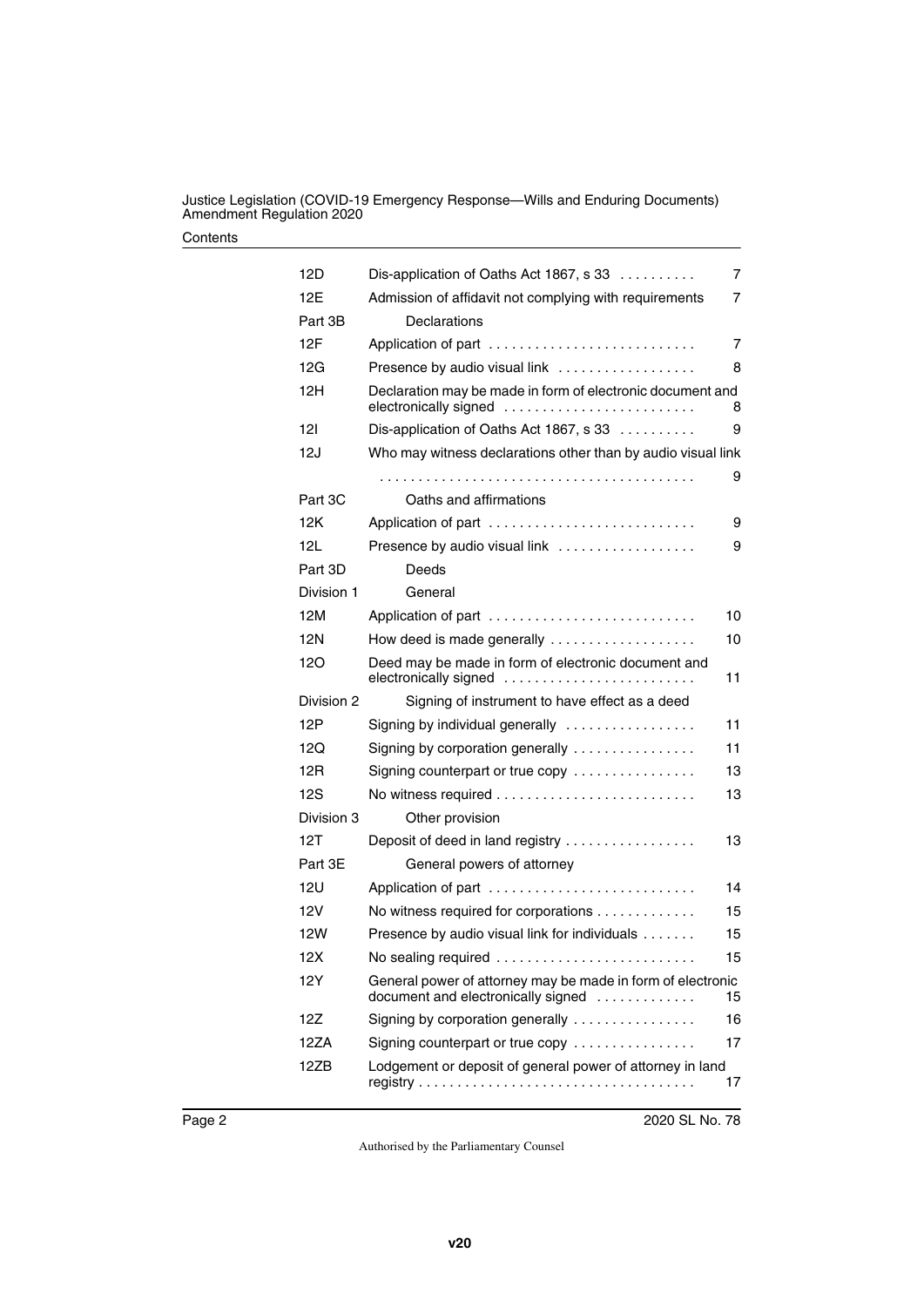Justice Legislation (COVID-19 Emergency Response—Wills and Enduring Documents) Amendment Regulation 2020

#### **Contents**

|    | Part 3F                                                                                           | Particular mortgages                                                                |    |  |  |
|----|---------------------------------------------------------------------------------------------------|-------------------------------------------------------------------------------------|----|--|--|
|    | 12ZC                                                                                              | Application of part                                                                 | 18 |  |  |
|    | 12ZD                                                                                              | Mortgages lodged electronically                                                     | 19 |  |  |
| 10 | Amendment of s 13 (Persons who may be directed to sign)                                           |                                                                                     |    |  |  |
| 11 | Amendment of s 17 (General requirements for witnessing documents)                                 |                                                                                     |    |  |  |
|    |                                                                                                   |                                                                                     | 20 |  |  |
| 12 |                                                                                                   | Amendment of s 18 (Witness must verify particular matters)                          | 20 |  |  |
| 13 |                                                                                                   | Amendment of s 19 (Witness may confirm only witnessed document or                   | 20 |  |  |
| 14 | Amendment of s 20 (Action after witness confirms document)<br>21                                  |                                                                                     |    |  |  |
| 15 | Amendment of s 21 (Certificate by special witness)<br>22                                          |                                                                                     |    |  |  |
| 16 | Insertion of new ss 21A and 21B . $\ldots$ . $\ldots$ . $\ldots$ . $\ldots$ . $\ldots$ . $\ldots$ |                                                                                     |    |  |  |
|    | 21A                                                                                               | Jurat of affidavit $\ldots, \ldots, \ldots, \ldots, \ldots, \ldots, \ldots, \ldots$ | 23 |  |  |
|    | 21B                                                                                               | Statement in declaration                                                            | 23 |  |  |
| 17 | Amendment of s 23 (Presumptions)<br>24                                                            |                                                                                     |    |  |  |
| 18 | Amendment of s 24 (Official and originating versions of document)<br>24                           |                                                                                     |    |  |  |
| 19 | Amendment of s 25 (Lodgement or deposit of document in land registry)                             |                                                                                     |    |  |  |
|    |                                                                                                   |                                                                                     | 25 |  |  |
| 20 |                                                                                                   |                                                                                     |    |  |  |
|    | 25A                                                                                               | Affidavits or declarations made using counterparts                                  | 25 |  |  |
| 21 | Amendment of sch 1 (Dictionary)<br>25                                                             |                                                                                     |    |  |  |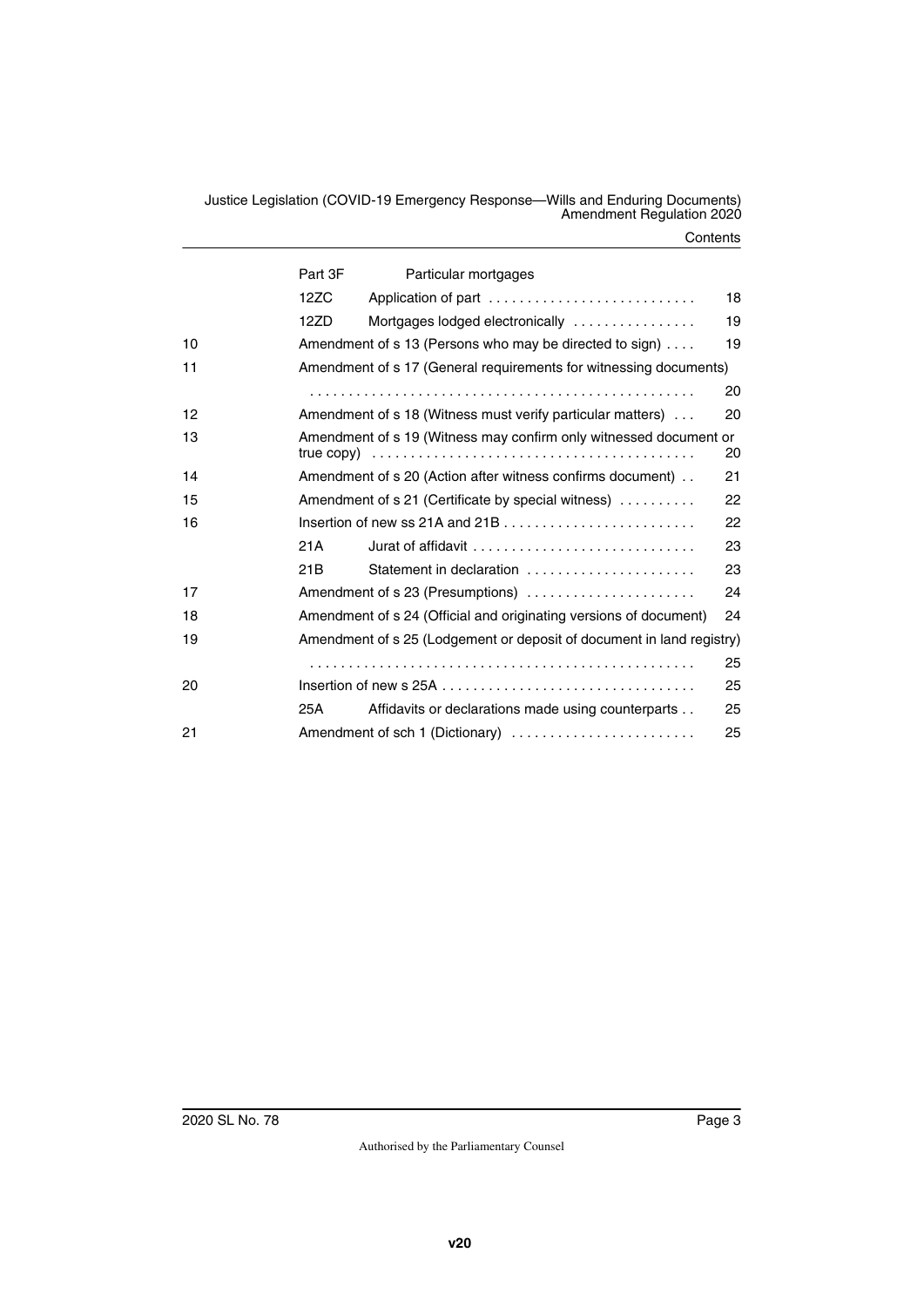Justice Legislation (COVID-19 Emergency Response—Wills and Enduring Documents) Amendment Regulation 2020

[s 1]

### <span id="page-3-0"></span>**1 Short title**

<span id="page-3-1"></span>This regulation may be cited as the *Justice Legislation (COVID-19 Emergency Response—Wills and Enduring Documents) Amendment Regulation 2020*.

### <span id="page-3-2"></span>**2 Regulation amended**

<span id="page-3-3"></span>This regulation amends the *Justice Legislation (COVID-19 Emergency Response—Wills and Enduring Documents) Regulation 2020*.

### <span id="page-3-4"></span>**3 Amendment of s 1 (Short title)**

<span id="page-3-5"></span>Section 1, '*Wills and Enduring Documents*'—

*omit, insert*—

*Documents and Oaths*

### <span id="page-3-7"></span><span id="page-3-6"></span>**4 Amendment of s 2 (Declaration that regulation is made under COVID-19 Emergency Response Act 2020, s 9)**

(1) Section 2, heading, 's  $9'$  —

*omit, insert*—

### **ss 8 and 9**

(2) Section 2, 'section 9'—

*omit, insert*—

sections 8 and 9

### <span id="page-3-9"></span><span id="page-3-8"></span>**5 Amendment of s 4 (References to witnesses, signatories and substitute signatories)**

Section 4—

*insert*—

- (2) Also, for an affidavit or declaration—
	- (a) the witness is the person who administers an oath or affirmation to the person making the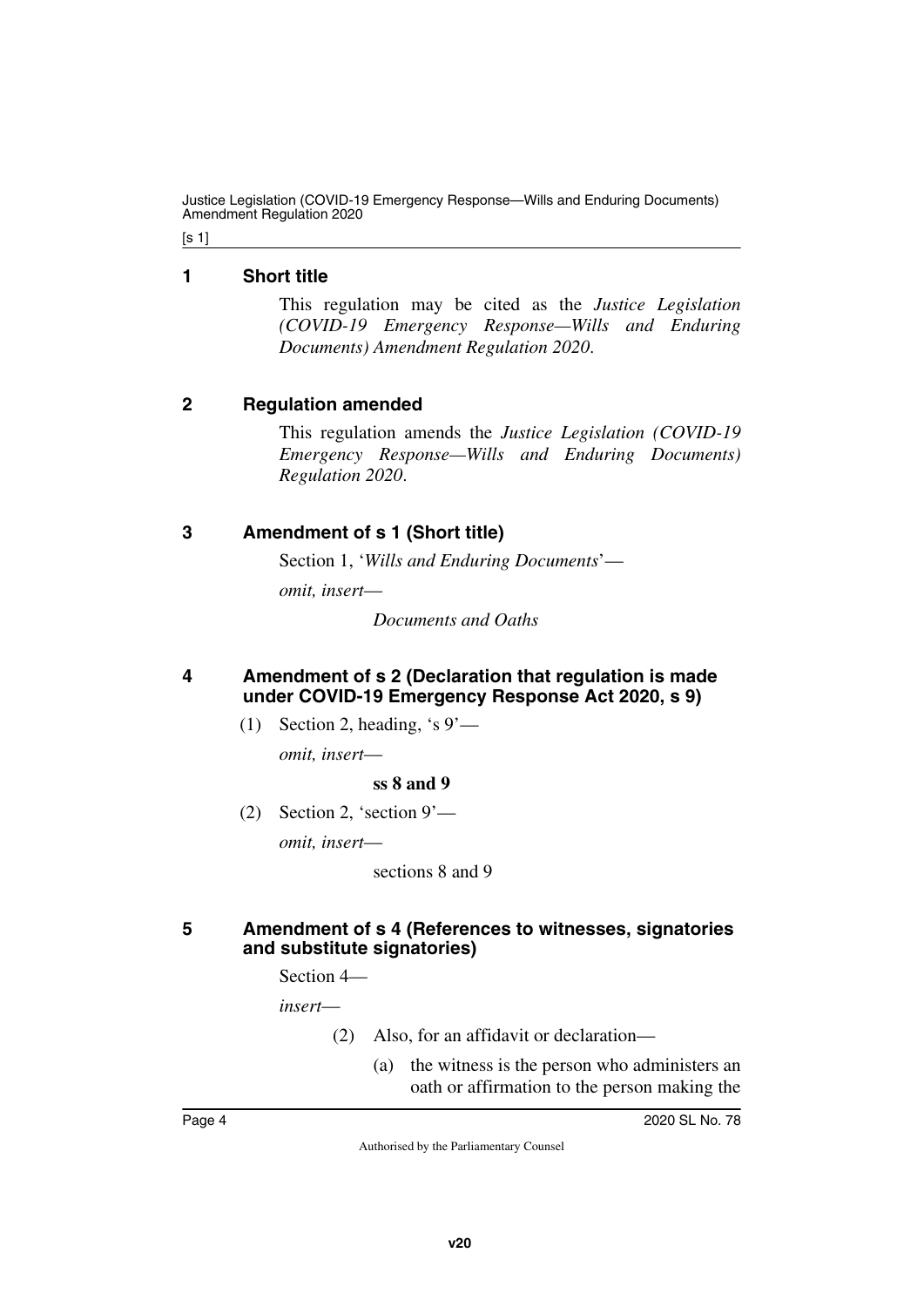[s 6]

affidavit or declaration before the affidavit or declaration is made; and

(b) the signatory is the person who makes or gives an oath or affirmation for the person's affidavit or declaration before the affidavit or declaration is made.

## <span id="page-4-0"></span>**6 Amendment of s 5 (Special witnesses)**

<span id="page-4-1"></span>(1) Section 5(3)(b), from 'for an' to 'the enduring document  $\alpha$ <sup>'</sup>—

*omit, insert*—

for another document—the

(2) Section 5(4), definition *commissioner for declarations omit*.

## <span id="page-4-2"></span>**7 Amendment of s 6 (Application of part)**

<span id="page-4-3"></span>Section  $6(1)$ —

*omit, insert*—

(1) This part provides for modified requirements or arrangements, under the *Succession Act 1981* or another law, for making, signing and witnessing wills, or documents that alter, revoke or revive a will.

## <span id="page-4-4"></span>**8 Amendment of s 9 (Application of part)**

<span id="page-4-5"></span>Section 9(1)—

*omit, insert*—

(1) This part provides for modified requirements or arrangements, under the *Powers of Attorney Act 1998* or another law, for making, signing and witnessing enduring documents, or documents that revoke all or part of an enduring document.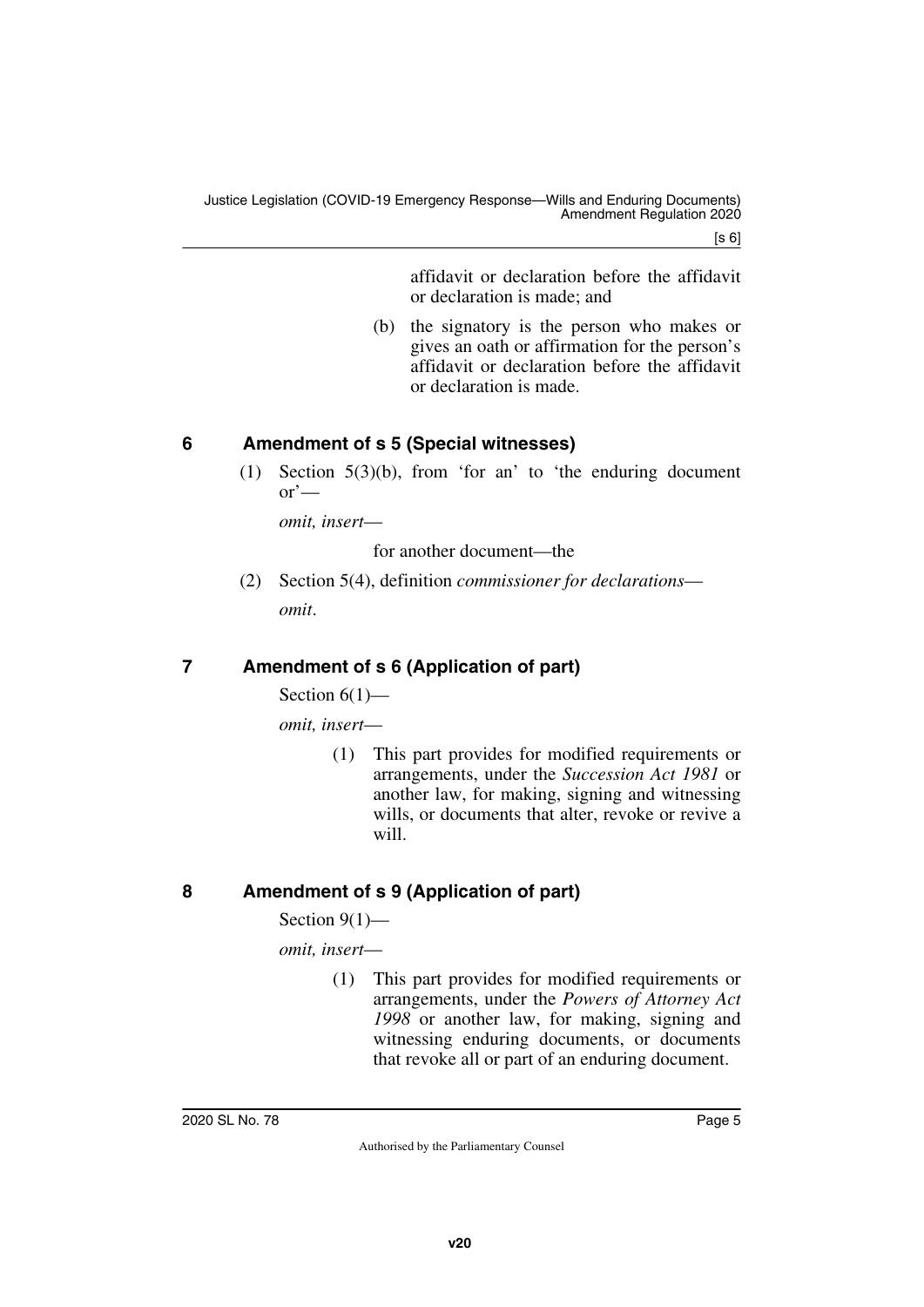Justice Legislation (COVID-19 Emergency Response—Wills and Enduring Documents) Amendment Regulation 2020

[s 9]

### <span id="page-5-0"></span>**9 Insertion of new pts 3A–3F**

<span id="page-5-1"></span>After part 3—

<span id="page-5-2"></span>*insert*—

# **Part 3A Affidavits**

### <span id="page-5-5"></span><span id="page-5-4"></span>**12A Application of part**

<span id="page-5-3"></span>This part provides for modified requirements or arrangements for making, signing and witnessing affidavits under the *Oaths Act 1867* or another law.

### <span id="page-5-7"></span><span id="page-5-6"></span>**12B Presence by audio visual link**

A requirement under the *Oaths Act 1867* or another law for the presence of a witness, signatory, substitute signatory or other person in relation to the making, signing or witnessing of an affidavit is taken to be satisfied if—

- (a) the witness, signatory, substitute signatory or other person is present by audio visual link; and
- (b) the signatory's oath or affirmation for the affidavit is administered by a special witness; and
- (c) the making, signing or witnessing of the affidavit is carried out in accordance with part 4.

### <span id="page-5-9"></span><span id="page-5-8"></span>**12C Affidavit may be made in form of electronic document and electronically signed**

- (1) An affidavit may be made in the form of an electronic document, and may be electronically signed, if it is made, signed and witnessed in accordance with part 4.
- (2) An affidavit may be made in the form of an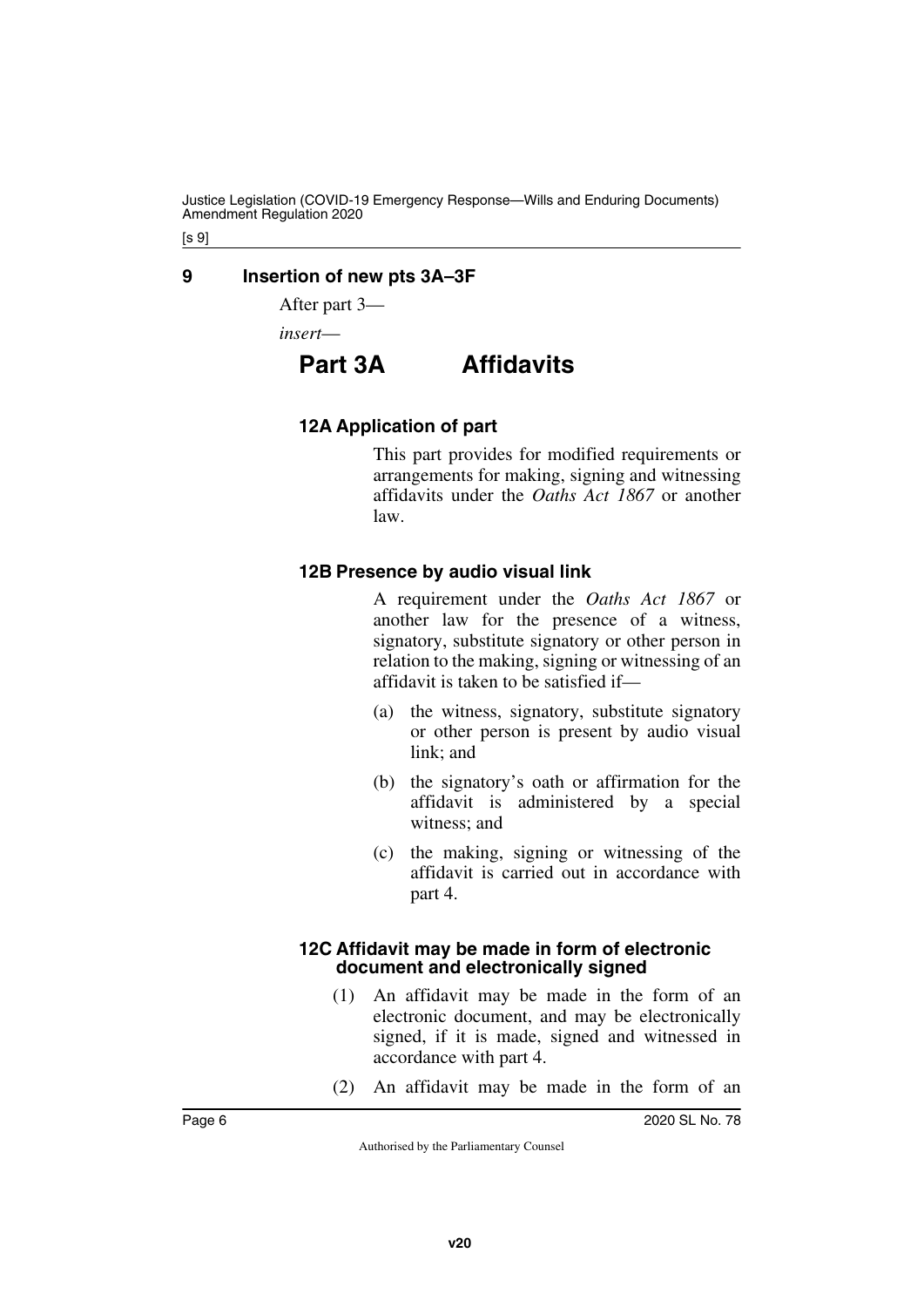electronic document by or for a person even without consent to the making of it in that form from a witness or any other person.

(3) An affidavit may be electronically signed by a person even without consent to the signing in that way from any other person who is to sign the affidavit.

## <span id="page-6-1"></span><span id="page-6-0"></span>**12D Dis-application of Oaths Act 1867, s 33**

The *Oaths Act 1867*, section 33 does not apply in relation to an affidavit made, signed or witnessed in accordance with this regulation.

### <span id="page-6-3"></span><span id="page-6-2"></span>**12E Admission of affidavit not complying with requirements**

- (1) This section applies in relation to a purported affidavit that does not comply with the requirements under the *Oaths Act 1867* or another law, as modified by this regulation, if—
	- (a) a court is satisfied compliance with the requirements in relation to the purported affidavit was not reasonably practicable; and
	- (b) the purported affidavit states the reasons why compliance with the requirements was not reasonably practicable.
- (2) The court may admit the purported affidavit in evidence in a proceeding if the court considers it is desirable in the interests of justice.

# <span id="page-6-4"></span>**Part 3B Declarations**

## <span id="page-6-7"></span><span id="page-6-6"></span>**12F Application of part**

<span id="page-6-5"></span>This part provides for modified requirements or arrangements for making, signing and witnessing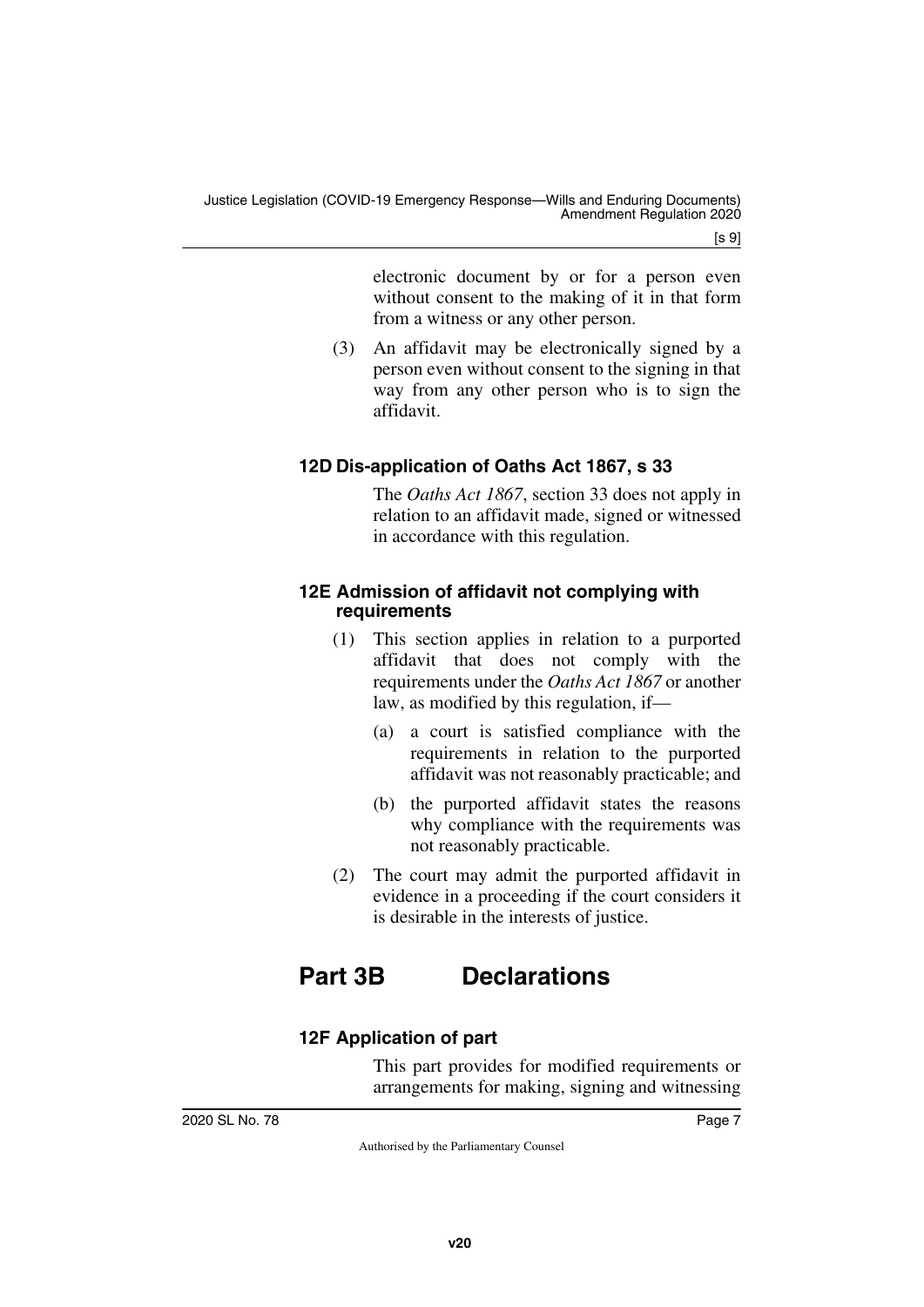declarations under the *Oaths Act 1867* or another law.

## <span id="page-7-1"></span><span id="page-7-0"></span>**12G Presence by audio visual link**

A requirement under the *Oaths Act 1867* or another law for the presence of a witness, signatory, substitute signatory or other person in relation to the making, signing or witnessing of a declaration is taken to be satisfied if—

- (a) the witness, signatory, substitute signatory or other person is present by audio visual link; and
- (b) the signatory's oath or affirmation for the declaration is administered by a special witness; and
- (c) the making, signing or witnessing of the declaration is carried out in accordance with part 4.

### <span id="page-7-3"></span><span id="page-7-2"></span>**12H Declaration may be made in form of electronic document and electronically signed**

- (1) A declaration may be made in the form of an electronic document, and may be electronically signed, if it is made, signed and witnessed in accordance with part 4.
- (2) A declaration may be made in the form of an electronic document by or for a person even without consent to the making of it in that form from a witness or any other person.
- (3) A declaration may be electronically signed by a person even without consent to the signing in that way from any other person who is to sign the declaration.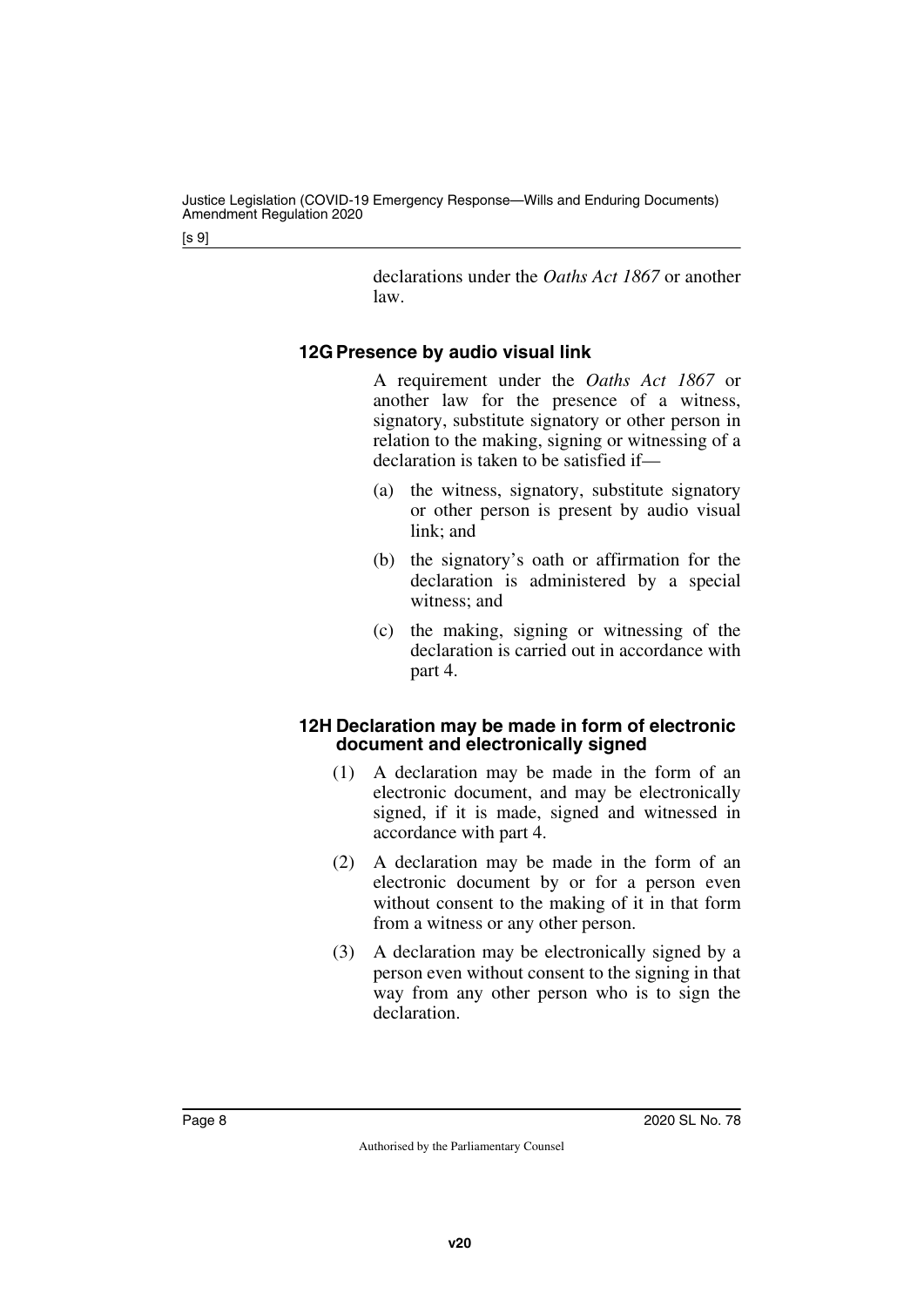### <span id="page-8-1"></span><span id="page-8-0"></span>**12I Dis-application of Oaths Act 1867, s 33**

The *Oaths Act 1867*, section 33 does not apply in relation to a declaration made, signed or witnessed in accordance with this regulation.

### <span id="page-8-3"></span><span id="page-8-2"></span>**12J Who may witness declarations other than by audio visual link**

- (1) This section applies in relation to a declaration that is not witnessed by audio visual link.
- <span id="page-8-5"></span>(2) Despite the *Oaths Act 1867*, section 13(1), a declaration may be taken by a person prescribed under the *Statutory Declarations Regulations 2018* (Cwlth), section 7.

# <span id="page-8-4"></span>**Part 3C Oaths and affirmations**

### <span id="page-8-7"></span><span id="page-8-6"></span>**12K Application of part**

- (1) This part provides for modified requirements or arrangements for oaths or affirmations under the *Oaths Act 1867* or another law.
- (2) This part applies to an oath or affirmation, however described, administered or made anywhere, including, for example, in open court.
- (3) However, this part does not apply to—
	- (a) an oath or affirmation administered or made in relation to an affidavit under part 3A or a declaration under part 3B; or
	- (b) an oath of allegiance or oath of office under the *Oaths Act 1867*, part 2.

## <span id="page-8-9"></span><span id="page-8-8"></span>**12L Presence by audio visual link**

(1) A requirement under the *Oaths Act 1867* or another law for the presence of an authorised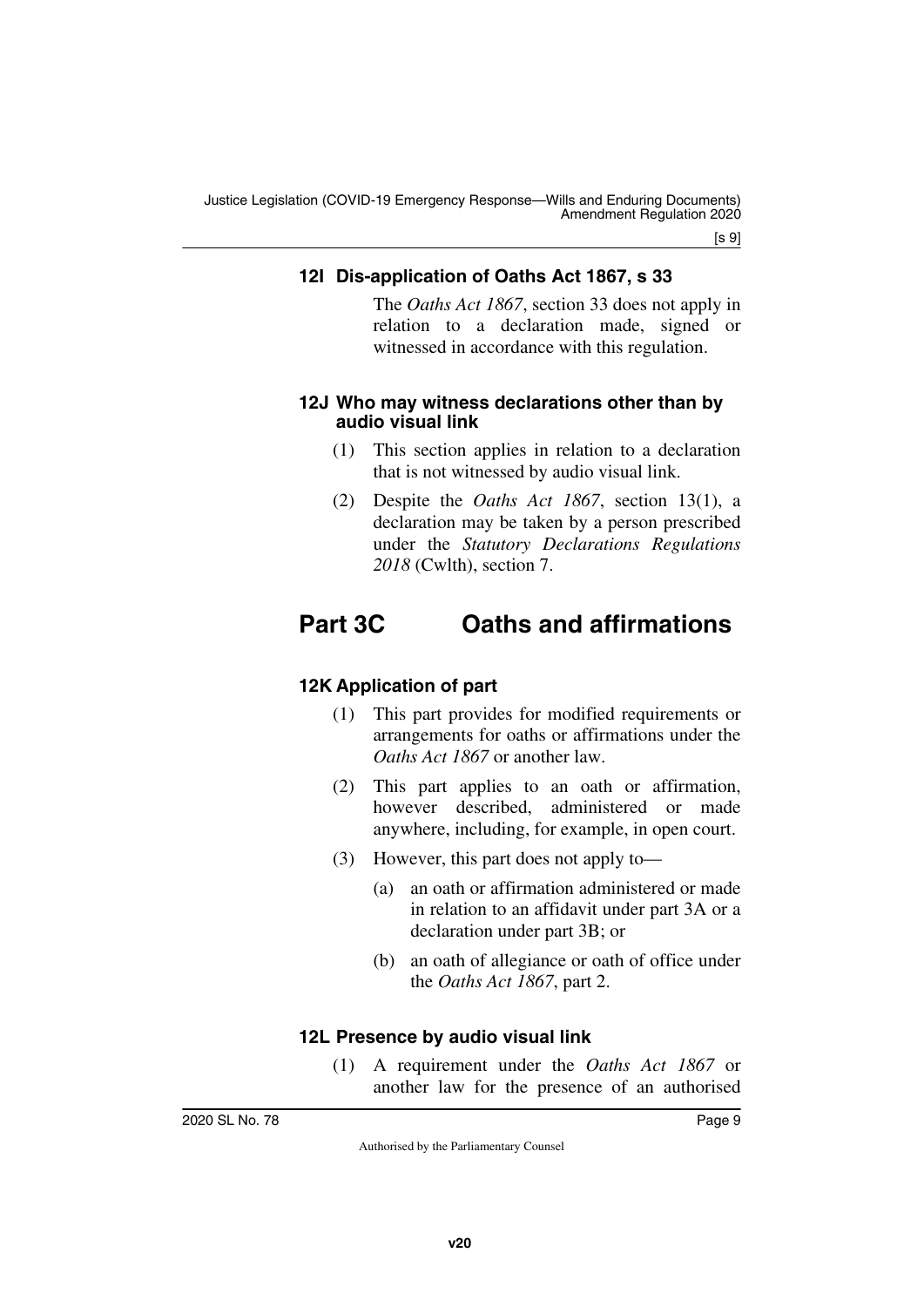person in relation to a person's oath or affirmation is taken to be satisfied if the authorised person is present by audio visual link.

(2) In this section—

<span id="page-9-1"></span>*authorised person*, in relation to a person's oath or affirmation, means a person who is authorised by law to administer the person's oath or affirmation.

# <span id="page-9-0"></span>**Part 3D Deeds**

<span id="page-9-3"></span><span id="page-9-2"></span>**Division 1 General**

## <span id="page-9-5"></span><span id="page-9-4"></span>**12MApplication of part**

- (1) This part provides for modified requirements or arrangements for making a deed, or an instrument having effect as a deed, under the *Property Law Act 1974* or a common law rule.
- (2) This part does not apply to enduring documents or general powers of attorney.

## <span id="page-9-7"></span><span id="page-9-6"></span>**12N How deed is made generally**

- (1) An instrument takes effect as a deed if the instrument—
	- (a) is in writing; and
	- (b) contains a conspicuous statement that the instrument is a deed; and
	- (c) is signed in accordance with this part; and
	- (d) is delivered in accordance with the *Property Law Act 1974*, section 47.
- (2) An instrument takes effect as a deed under subsection (1) even if—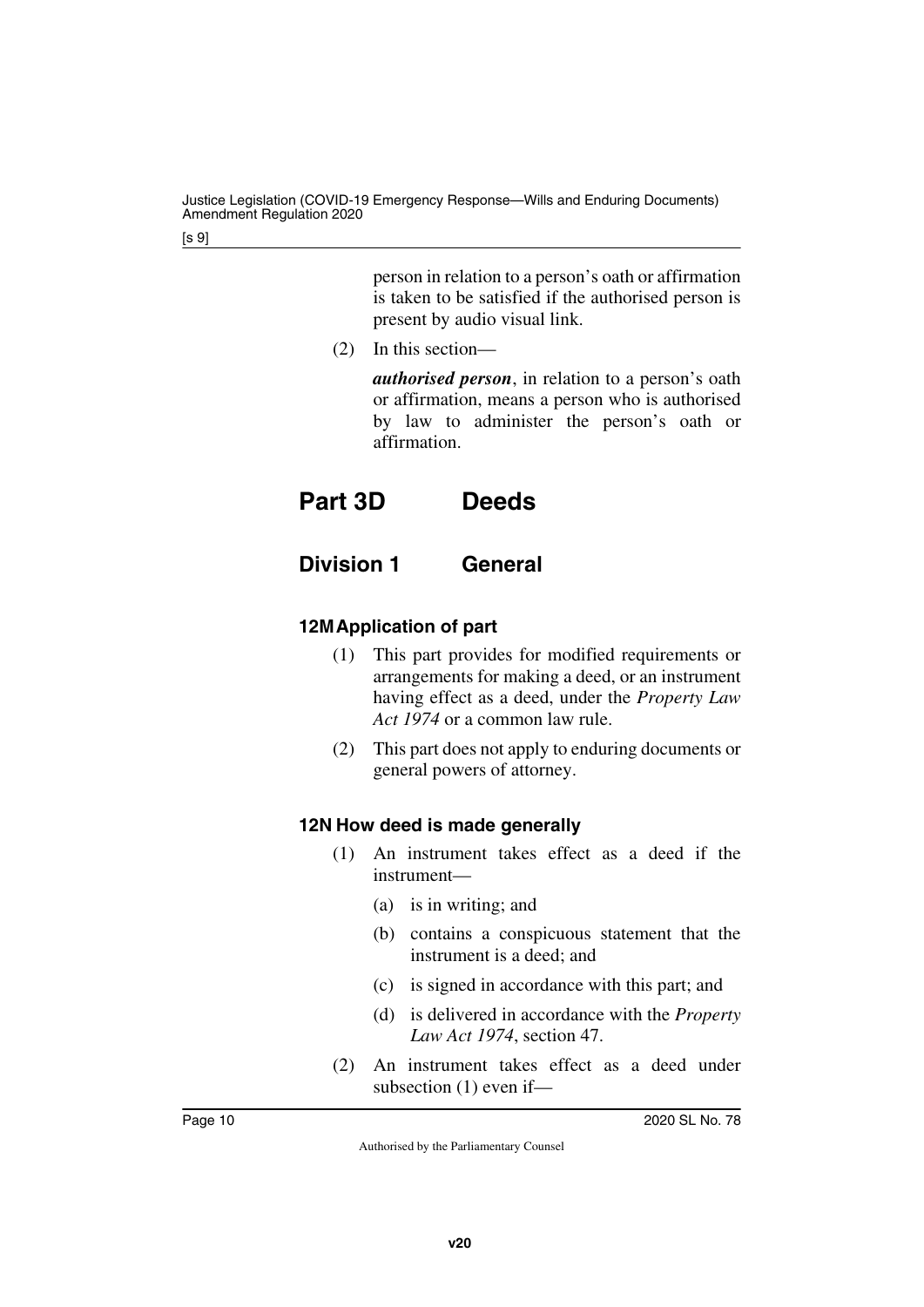- (a) it is not written on paper or parchment; or
- (b) it is not an indenture or stated to be an indenture; or
- (c) it is not sealed or stated to be sealed.

### <span id="page-10-1"></span><span id="page-10-0"></span>**12O Deed may be made in form of electronic document and electronically signed**

- (1) An instrument that is to have effect as a deed may be made in the form of an electronic document and may be electronically signed.
- (2) An instrument that is to have effect as a deed may be made in the form of an electronic document by or for a person even without consent to the making of it in that form from another signatory or any other person.
- <span id="page-10-3"></span>(3) An instrument that is to have effect as a deed may be electronically signed by a person even without consent to the signing in that way from any other person who is to sign the deed.

## <span id="page-10-2"></span>**Division 2 Signing of instrument to have effect as a deed**

## <span id="page-10-5"></span><span id="page-10-4"></span>**12P Signing by individual generally**

An instrument that is to have effect as a deed for an individual may be signed by the individual personally or by the individual's agent, whether or not the agent is appointed under seal.

## <span id="page-10-7"></span><span id="page-10-6"></span>**12Q Signing by corporation generally**

- (1) An instrument that is to have effect as a deed for a corporation may be signed by—
	- (a) 2 directors of the corporation; or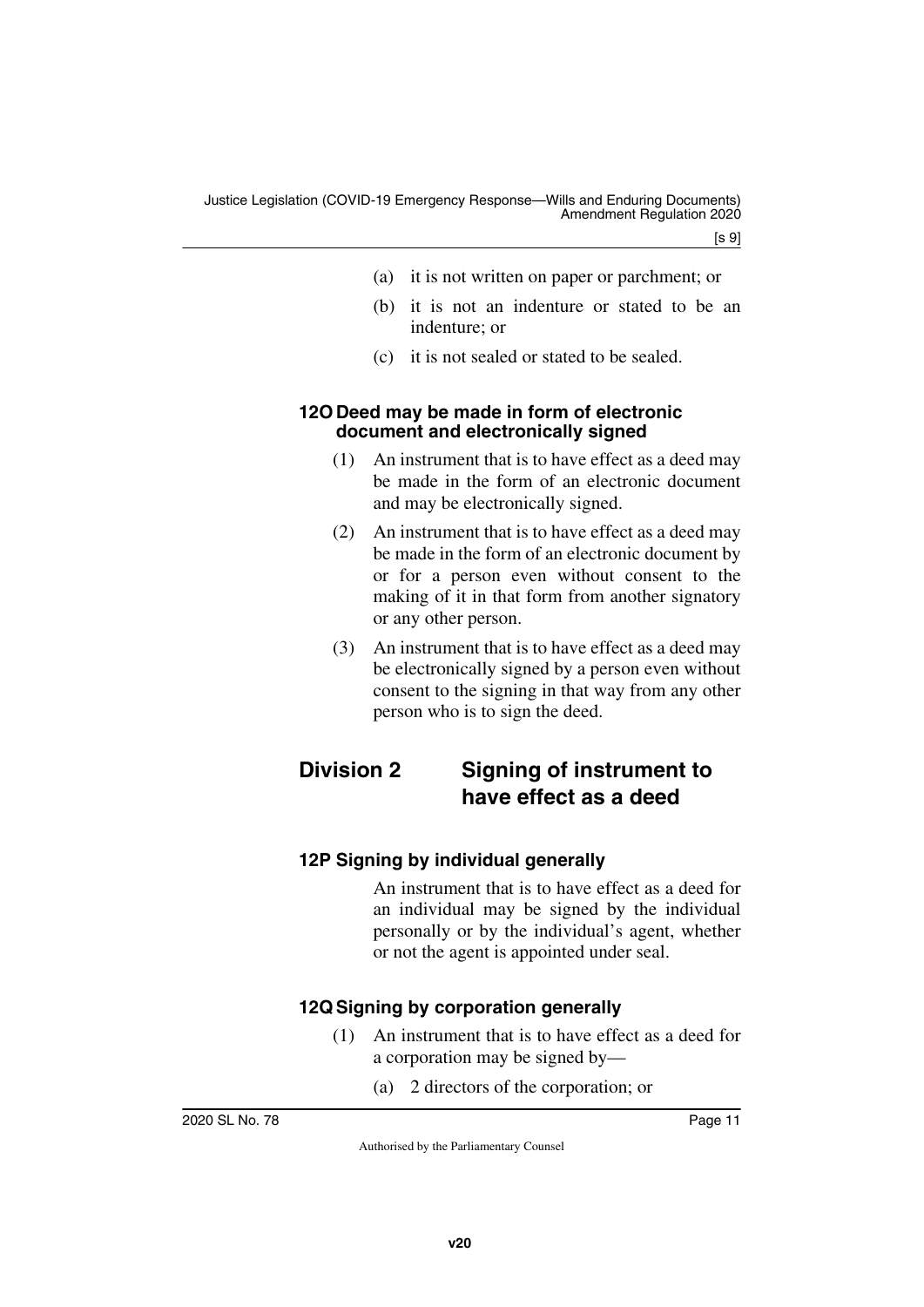- (b) 1 director and 1 secretary of the corporation; or
- (c) for a corporation that has only 1 director who is also the only secretary of the corporation—that director; or
- (d) a lawfully authorised agent or attorney of the corporation, whether or not the agent or attorney is appointed under seal.
- (2) Also, for a statutory corporation, the instrument may be signed by a person, or in a way, authorised by the Act under which the corporation is established, incorporated or registered.
- (3) Further, for a corporation that is not incorporated under an Australian law, the instrument may be signed by a person, or in a way, authorised by the law of the place in which the corporation is incorporated.
- (4) An instrument that is to have effect as a deed for a corporation may be signed in accordance with this section whether or not the seal of the corporation is used.
- (5) An instrument signed for a corporation by an agent or attorney under subsection (1)(d) has the same effect as an instrument signed for a corporation under subsection  $(1)(a)$ ,  $(b)$  or  $(c)$ .
- (6) This section does not limit the ways in which an instrument that is to have effect as a deed for a corporation may be signed for the corporation.
- (7) In this section—

*attorney*, for a corporation, means an attorney for the corporation under—

- (a) a deed; or
- (b) a general power of attorney.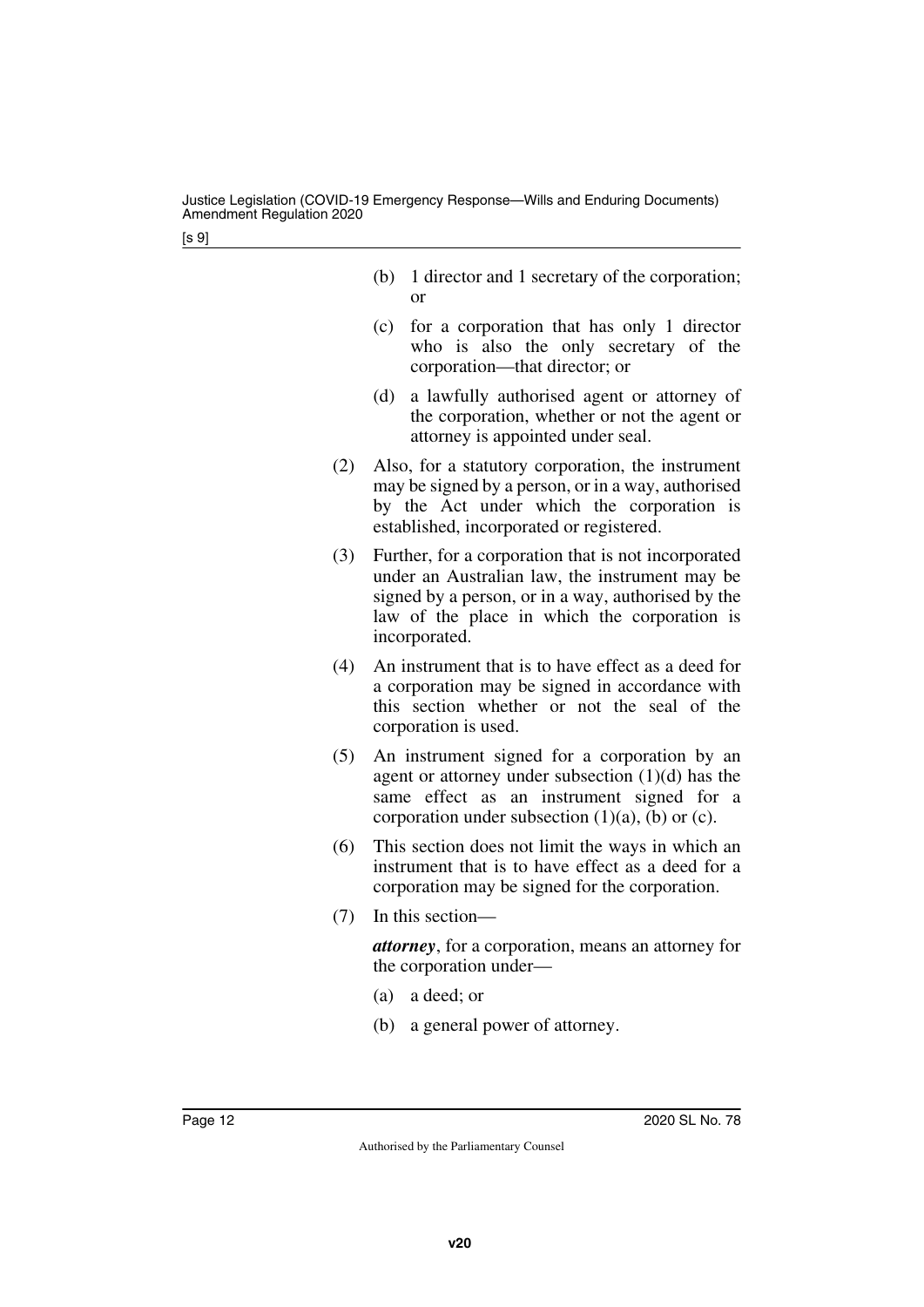Justice Legislation (COVID-19 Emergency Response—Wills and Enduring Documents) Amendment Regulation 2020

 $[s 9]$ 

### <span id="page-12-1"></span><span id="page-12-0"></span>**12R Signing counterpart or true copy**

- (1) An instrument that is to have effect as a deed for an individual or a corporation may be signed by or for the individual or corporation by signing a counterpart or true copy of the instrument.
- (2) For subsection (1), the counterpart or true copy signed by a person need not include the signature of any other person who is to sign the instrument.

*Example—*

If an instrument is signed for a corporation by 1 director and 1 secretary, the director may sign 1 counterpart and the secretary may sign another counterpart. The counterpart signed by each person does not need to include the signature of the other person.

(3) Also, for subsection (1), if the counterpart or true copy is electronically signed by a person, the counterpart or true copy need not include any material included in the instrument about the method used for electronically signing the instrument.

## <span id="page-12-3"></span><span id="page-12-2"></span>**12S No witness required**

<span id="page-12-5"></span>An instrument that is to have effect as a deed may be signed in accordance with this division whether or not in the presence of a witness.

## <span id="page-12-4"></span>**Division 3 Other provision**

## <span id="page-12-7"></span><span id="page-12-6"></span>**12T Deposit of deed in land registry**

- (1) This section applies to a deed made under this part that is proposed to be deposited in the land registry for either of the following purposes—
	- (a) in support of another instrument lodged or deposited in the land registry;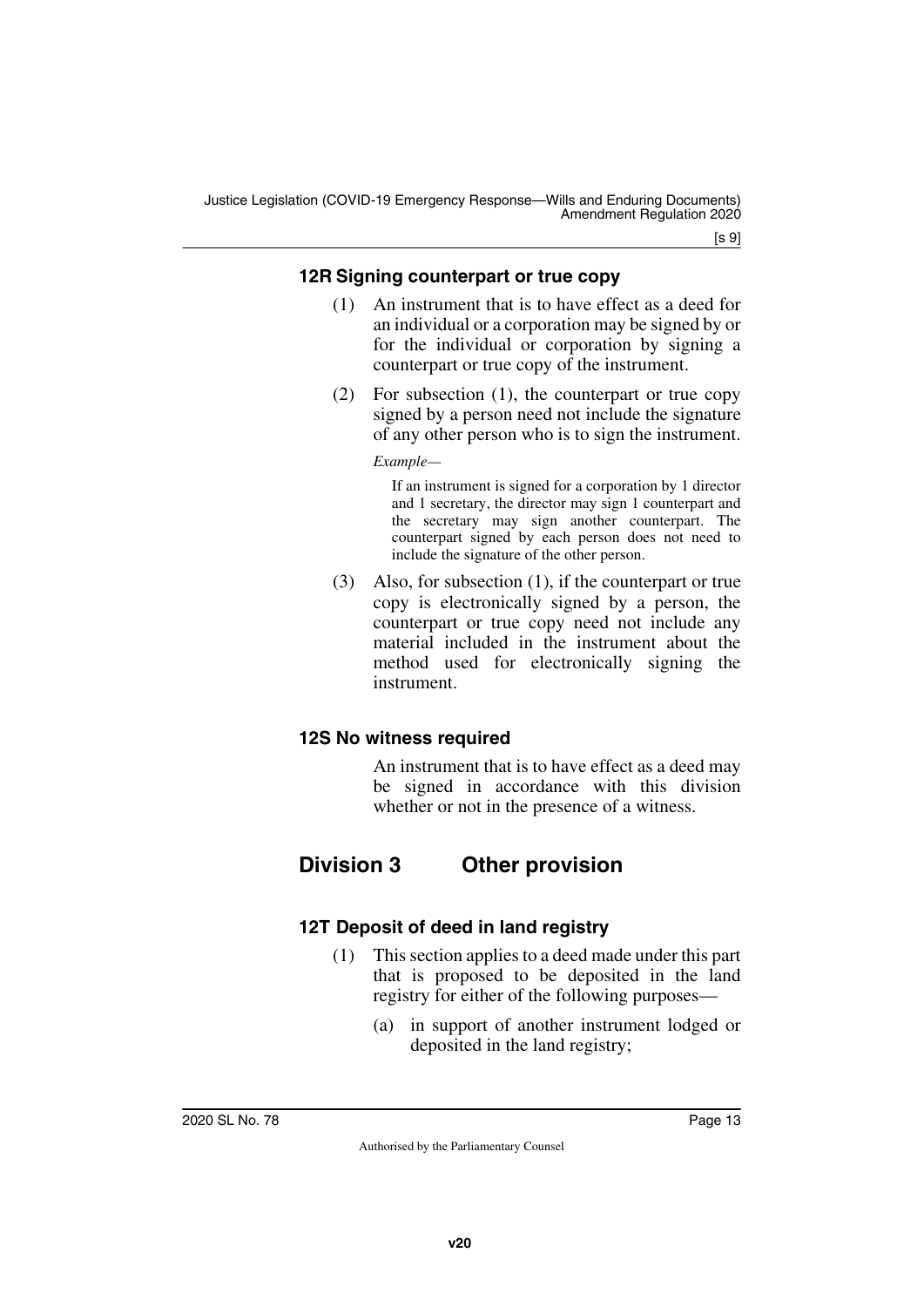- (b) for registration, enrolment or recording under the *Property Law Act 1974*, section  $241(1)$ .
- (2) If the deed is made in counterparts, each counterpart must be deposited in the land registry for the purpose.
- (3) If the deed or a counterpart of the deed is in the form of an electronic document, a printed copy of the deed or counterpart certified in accordance with subsection (4) must be deposited in the land registry for the purpose.
- (4) For subsection (3), the printed copy must be certified as a true copy of the original deed or counterpart—
	- (a) on the last page of the printed copy; and
	- (b) by 1 of the following persons—
		- (i) 1 of the signatories;
		- (ii) a lawyer;
		- (iii) a justice;
		- (iv) a commissioner for declarations;
		- (v) a notary public;
		- (vi) a trustee company under the *Trustee Companies Act 1968*;
		- (vii) a stockbroker.

# <span id="page-13-1"></span><span id="page-13-0"></span>**Part 3E General powers of attorney**

## <span id="page-13-3"></span><span id="page-13-2"></span>**12U Application of part**

(1) This part provides for modified requirements or arrangements, under the *Powers of Attorney Act 1998* or another law, for making a general power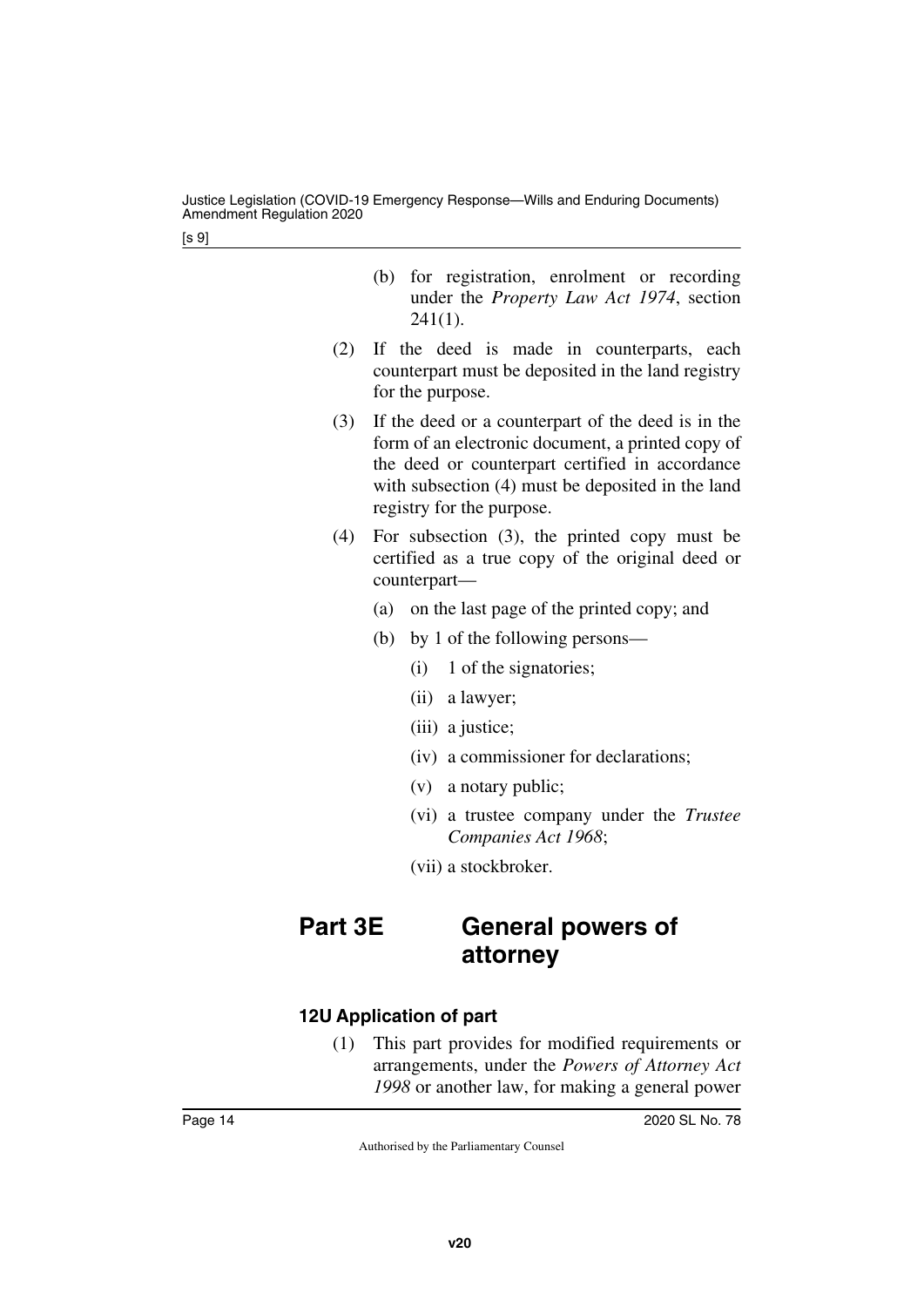of attorney, or a document revoking a general power of attorney.

(2) A reference in this part to a general power of attorney is taken to include a reference to a document revoking a general power of attorney.

### <span id="page-14-1"></span><span id="page-14-0"></span>**12V No witness required for corporations**

A general power of attorney for a corporation may be made whether or not in the presence of a witness.

## <span id="page-14-3"></span><span id="page-14-2"></span>**12W Presence by audio visual link for individuals**

A requirement under the *Powers of Attorney Act 1998* or another law for the presence of a witness, signatory, substitute signatory or other person in relation to the making, signing or witnessing of a general power of attorney for an individual is taken to be satisfied if—

- (a) the witness, signatory, substitute signatory or other person is present by audio visual link; and
- (b) the making, signing or witnessing is carried out in accordance with part 4.

## <span id="page-14-5"></span><span id="page-14-4"></span>**12X No sealing required**

A general power of attorney may be made even if it is not sealed or stated to be sealed.

### <span id="page-14-7"></span><span id="page-14-6"></span>**12Y General power of attorney may be made in form of electronic document and electronically signed**

(1) A general power of attorney may be made in the form of an electronic document and may be electronically signed.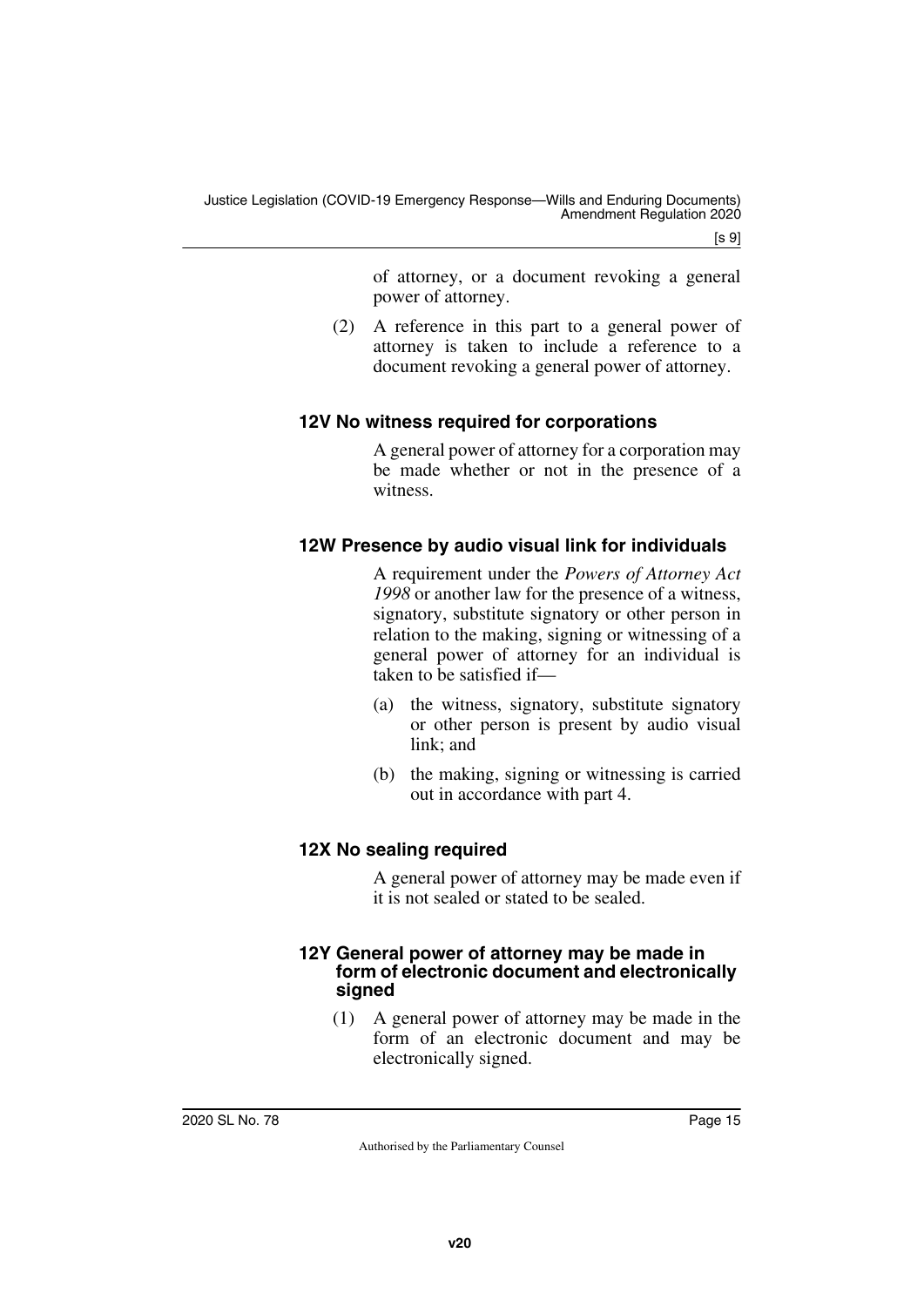- (2) A general power of attorney may be made in the form of an electronic document by or for a person even without consent to the making of it in that form from a witness or any other person.
- (3) A general power of attorney may be electronically signed by a person even without consent to the signing in that way from any other person who is to sign the general power of attorney.

## <span id="page-15-1"></span><span id="page-15-0"></span>**12Z Signing by corporation generally**

- (1) A general power of attorney for a corporation may be signed by—
	- (a) 2 directors of the corporation; or
	- (b) 1 director and 1 secretary of the corporation; or
	- (c) for a corporation that has only 1 director who is also the only secretary of the corporation—that director; or
	- (d) a lawfully authorised agent of the corporation, whether or not the agent is appointed under seal.
- (2) Also, for a statutory corporation, the general power of attorney may be signed by a person, or in a way, authorised by the Act under which the corporation is established, incorporated or registered.
- (3) Further, for a corporation that is not incorporated under an Australian law, the general power of attorney may be signed by a person, or in a way, authorised by the law of the place in which the corporation is incorporated.
- (4) A general power of attorney may be signed in accordance with this section whether or not the seal of the corporation is used.
- (5) An instrument signed for a corporation by an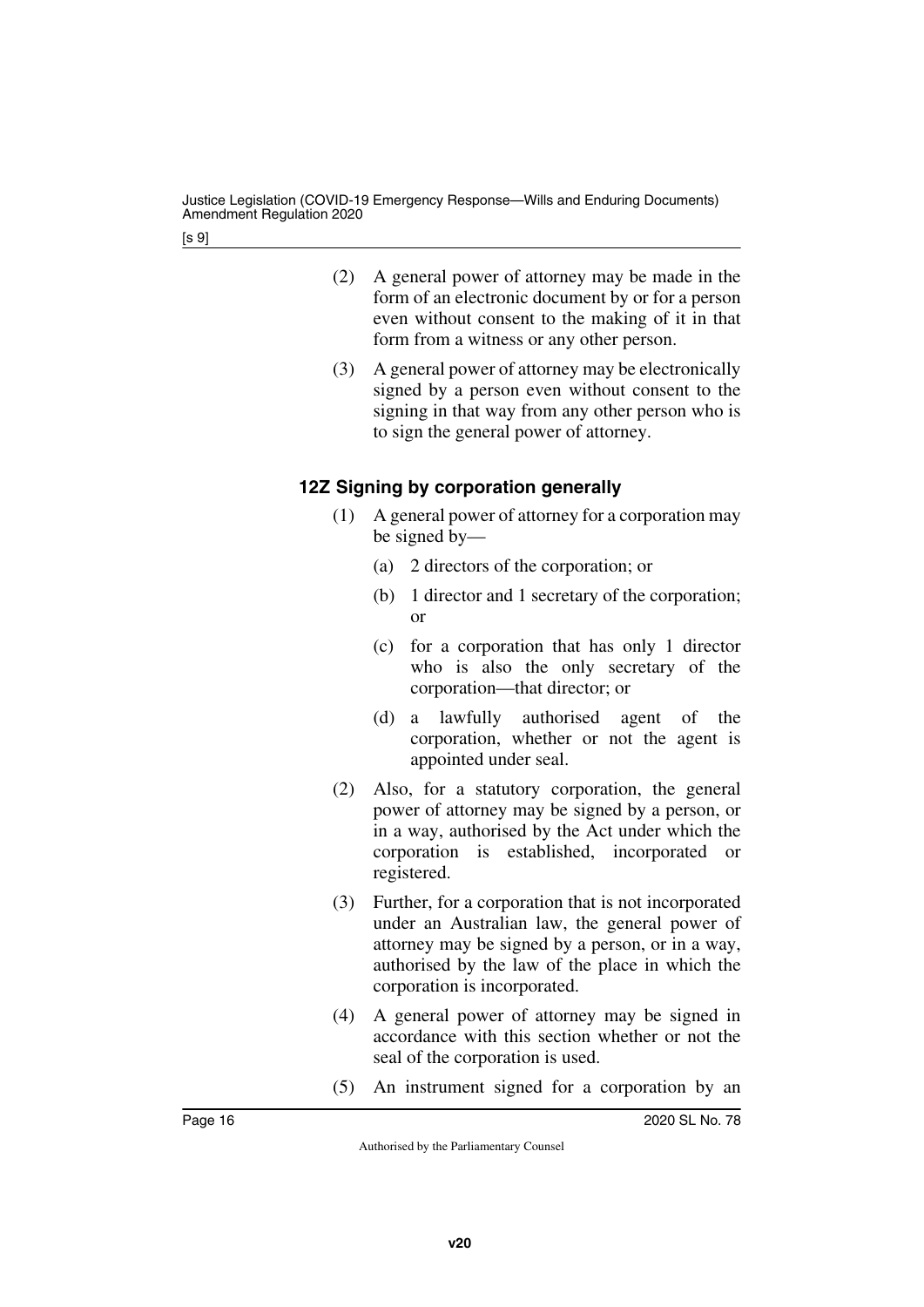agent under subsection  $(1)(d)$  has the same effect as an instrument signed for a corporation under subsection  $(1)(a)$ ,  $(b)$  or  $(c)$ .

(6) This section does not limit the ways in which a general power of attorney for a corporation may be signed for the corporation.

## <span id="page-16-0"></span>**12ZA Signing counterpart or true copy**

- <span id="page-16-1"></span>(1) This section applies if 2 or more persons are to sign a general power of attorney for a corporation.
- (2) A person signing the general power of attorney for the corporation may sign a counterpart or true copy of the general power of attorney.
- (3) For subsection (2), the counterpart or true copy signed by a person need not include the signature of any other person who is to sign the general power of attorney.
- (4) Also, for subsection (2), if the counterpart or true copy is electronically signed by a person, the counterpart or true copy need not include any material included in the general power of attorney about the method used for electronically signing the general power of attorney.

### <span id="page-16-3"></span><span id="page-16-2"></span>**12ZB Lodgement or deposit of general power of attorney in land registry**

- (1) This section applies to a general power of attorney made under this part that is proposed to be lodged or deposited in the land registry for a purpose.
- (2) If the general power of attorney is made in counterparts, each counterpart must be lodged or deposited in the land registry for the purpose.
- (3) If the general power of attorney or a counterpart of the general power of attorney is in the form of an electronic document, a printed copy of the general power of attorney or counterpart certified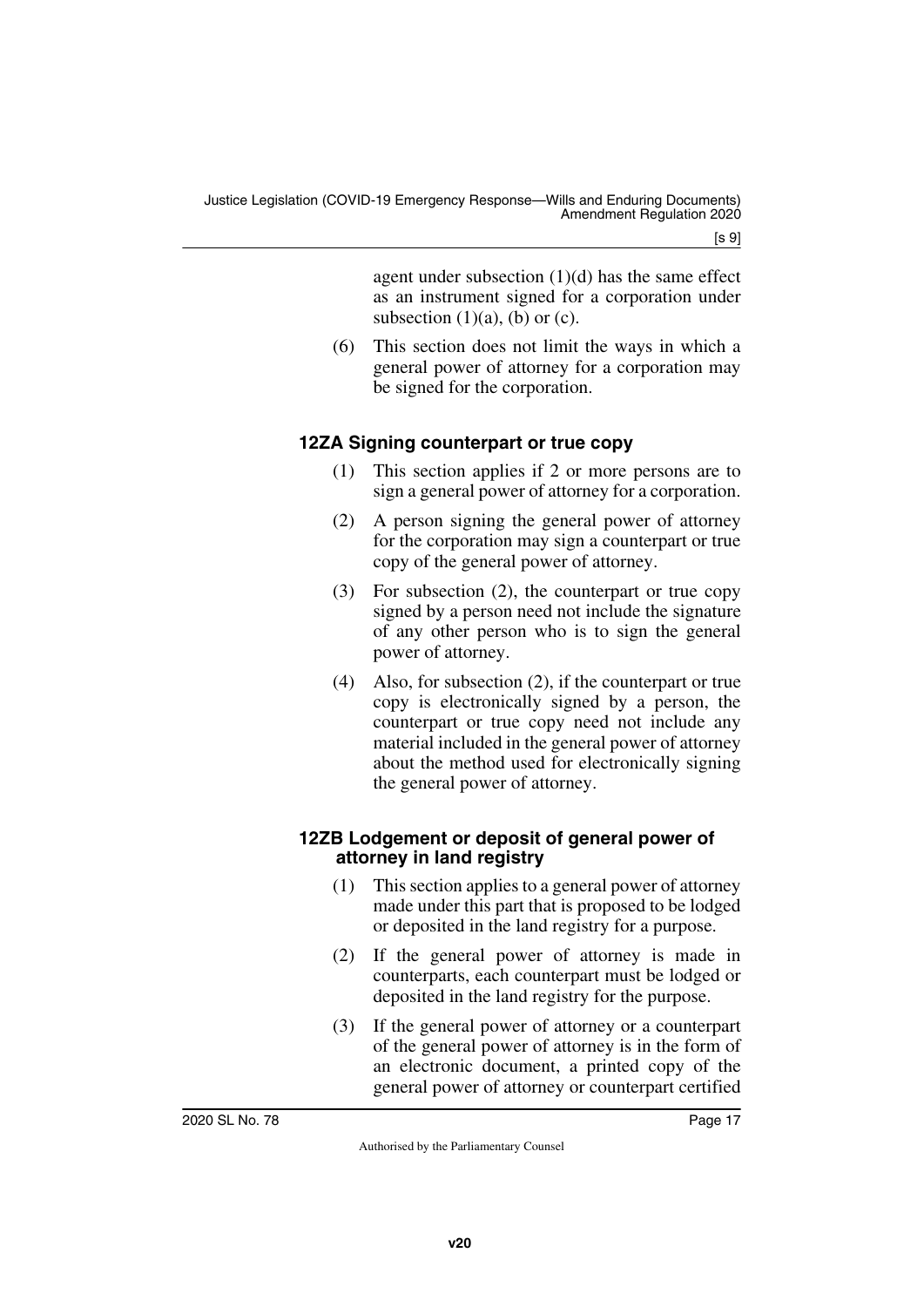in accordance with subsection (4) must be lodged or deposited in the land registry for the purpose.

- (4) For subsection (3), the printed copy must be certified as a true copy of the original general power of attorney or counterpart—
	- (a) on the last page of the printed copy; and
	- (b) by 1 of the following persons—
		- (i) 1 of the signatories;
		- (ii) a lawyer;
		- (iii) a justice;
		- (iv) a commissioner for declarations;
		- (v) a notary public;
		- (vi) a trustee company under the *Trustee Companies Act 1968*;

(vii) a stockbroker.

- (5) Subsection (6) applies if—
	- (a) a printed copy of the general power of attorney or counterpart is lodged or deposited under subsection (3); and
	- (b) the principal signed the general power of attorney in paper form (the *principal's original document*).
- <span id="page-17-1"></span>(6) The registrar of titles may require the principal's original document to be given to the registrar for lodgement or depositing with the printed copy lodged or deposited under subsection (3).

# <span id="page-17-0"></span>**Part 3F Particular mortgages**

## <span id="page-17-2"></span>**12ZC Application of part**

<span id="page-17-3"></span>(1) This part provides for modified requirements or arrangements for the making of particular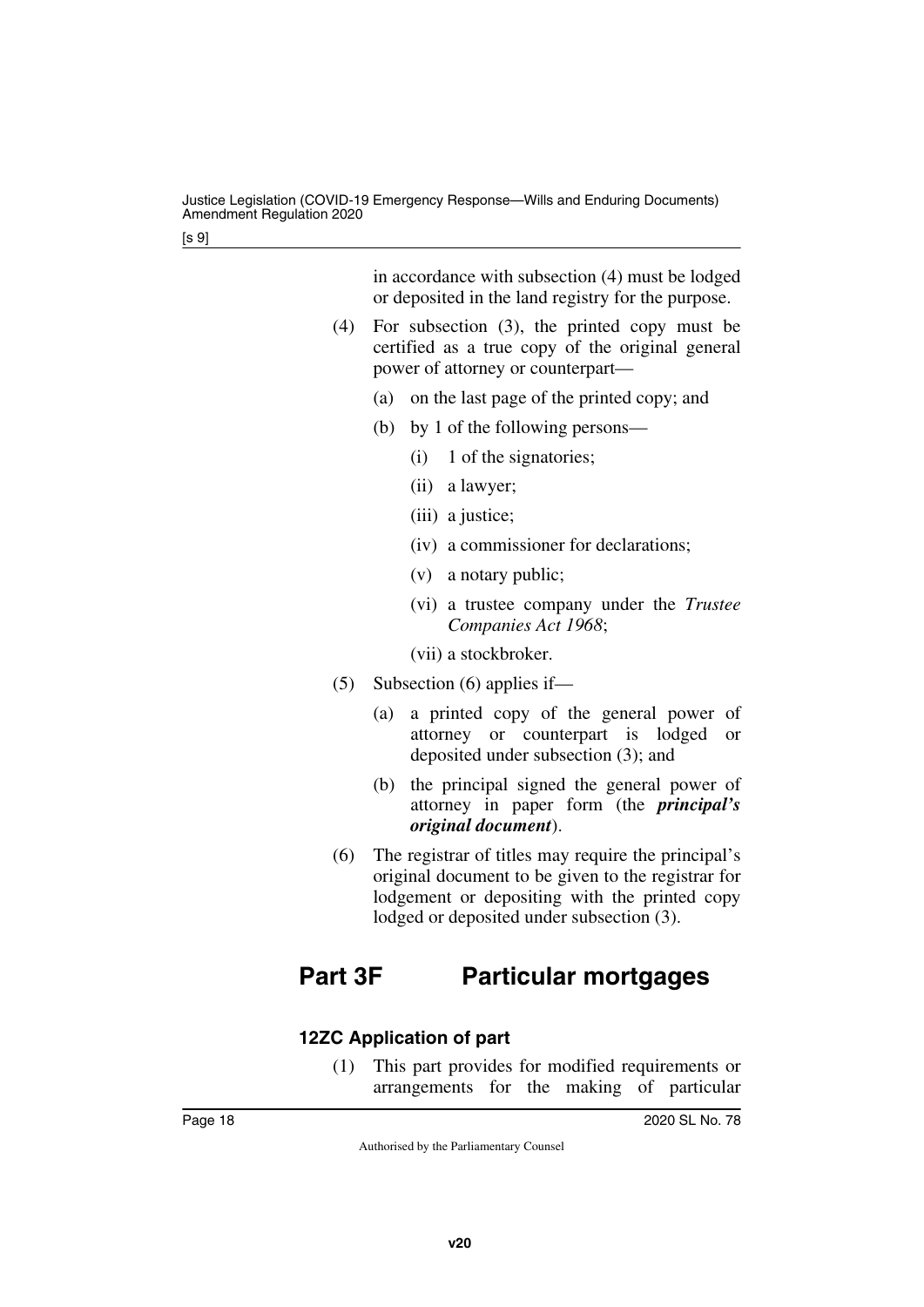[s 10]

mortgages under the *Property Law Act 1974* or another law.

(2) However, this part does not apply in relation to a mortgage that is an instrument to which part 3D applies.

## <span id="page-18-0"></span>**12ZD Mortgages lodged electronically**

- <span id="page-18-1"></span>(1) This section applies in relation to a mortgage if—
	- (a) the mortgage is lodged under the Electronic Conveyancing National Law (Queensland), section 7; and
	- (b) the mortgagee holds a document that grants a mortgage by the mortgagor that—
		- (i) is on the same terms and conditions as the lodged mortgage; and
		- (ii) complies with the *Property Law Act 1974*, section 11.
- (2) If the mortgage is required to be given, produced or used for any purpose, the document mentioned in subsection  $(1)(b)$  may be—
	- (a) given, produced or used for the purpose; and
	- (b) relied on as evidence of the mortgage.
- (3) Subsection (2) applies regardless of whether the document mentioned in subsection (1)(b)—
	- (a) was signed by or for the mortgagor in the presence of a witness; or
	- (b) was electronically signed by or for the mortgagor.

### <span id="page-18-3"></span><span id="page-18-2"></span>**10 Amendment of s 13 (Persons who may be directed to sign)**

Section  $13(2)(b)$ —

*insert*—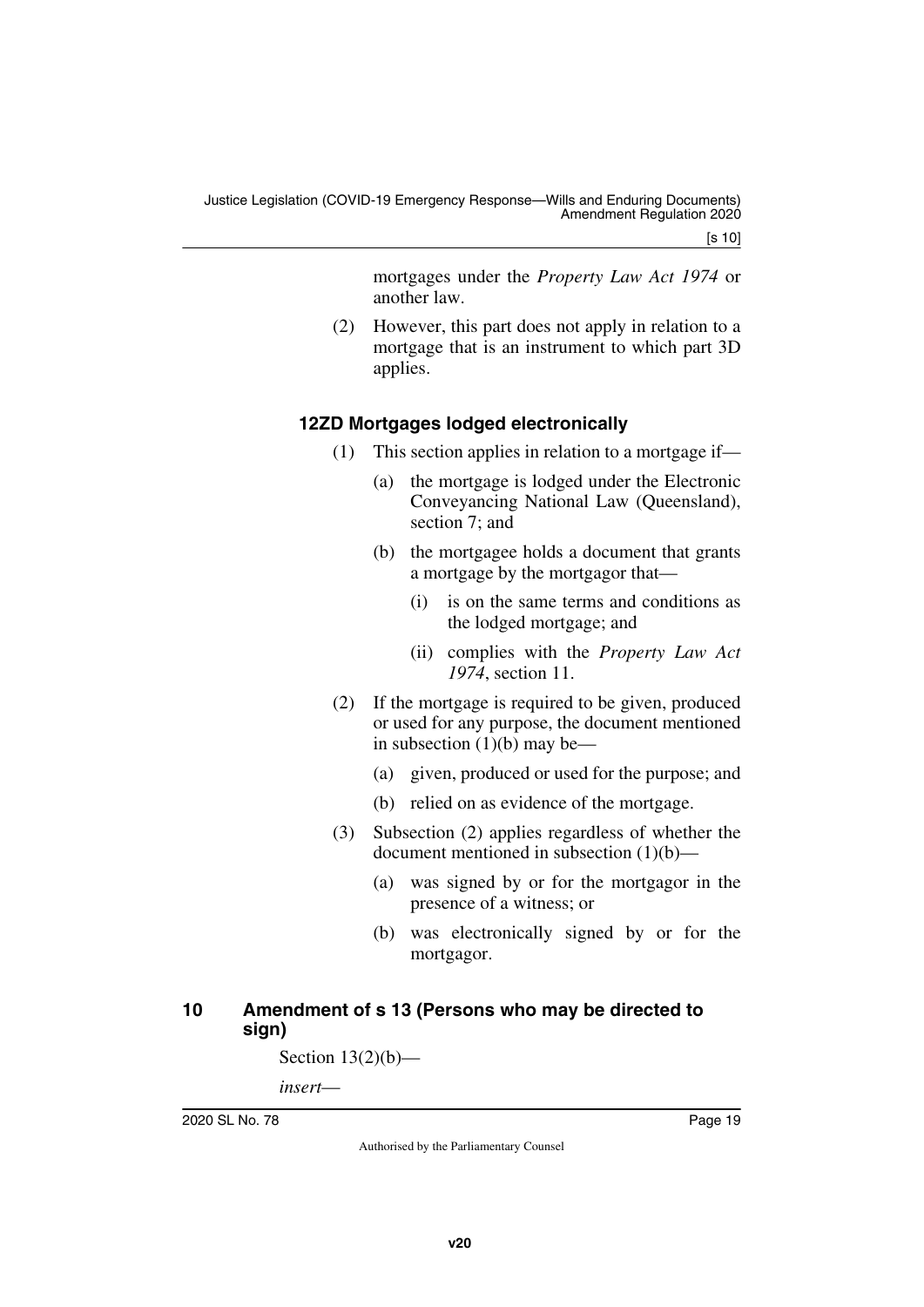Justice Legislation (COVID-19 Emergency Response—Wills and Enduring Documents) Amendment Regulation 2020

[s 11]

(iv) for an affidavit or a declaration to be used in a proceeding by or for a party—a person who is another party to the proceeding or a relation of a person who is another party to the proceeding.

### <span id="page-19-1"></span><span id="page-19-0"></span>**11 Amendment of s 17 (General requirements for witnessing documents)**

(1) Section 17(c)—

*omit, insert*—

- (c) the witness forms the satisfaction under paragraph (b) in real time; and
- (2) Section 17—

*insert*—

(2) Subsection (1)(d) does not apply to an affidavit or a declaration.

### <span id="page-19-3"></span><span id="page-19-2"></span>**12 Amendment of s 18 (Witness must verify particular matters)**

Section 18(b), after 'on'—

*insert*—

or in

### <span id="page-19-5"></span><span id="page-19-4"></span>**13 Amendment of s 19 (Witness may confirm only witnessed document or true copy)**

(1) Section 19, heading—

*omit, insert*—

## **19 Confirmation of signed document by witness**

(2) Section  $19(1)(b)$ , example—

*omit, insert—*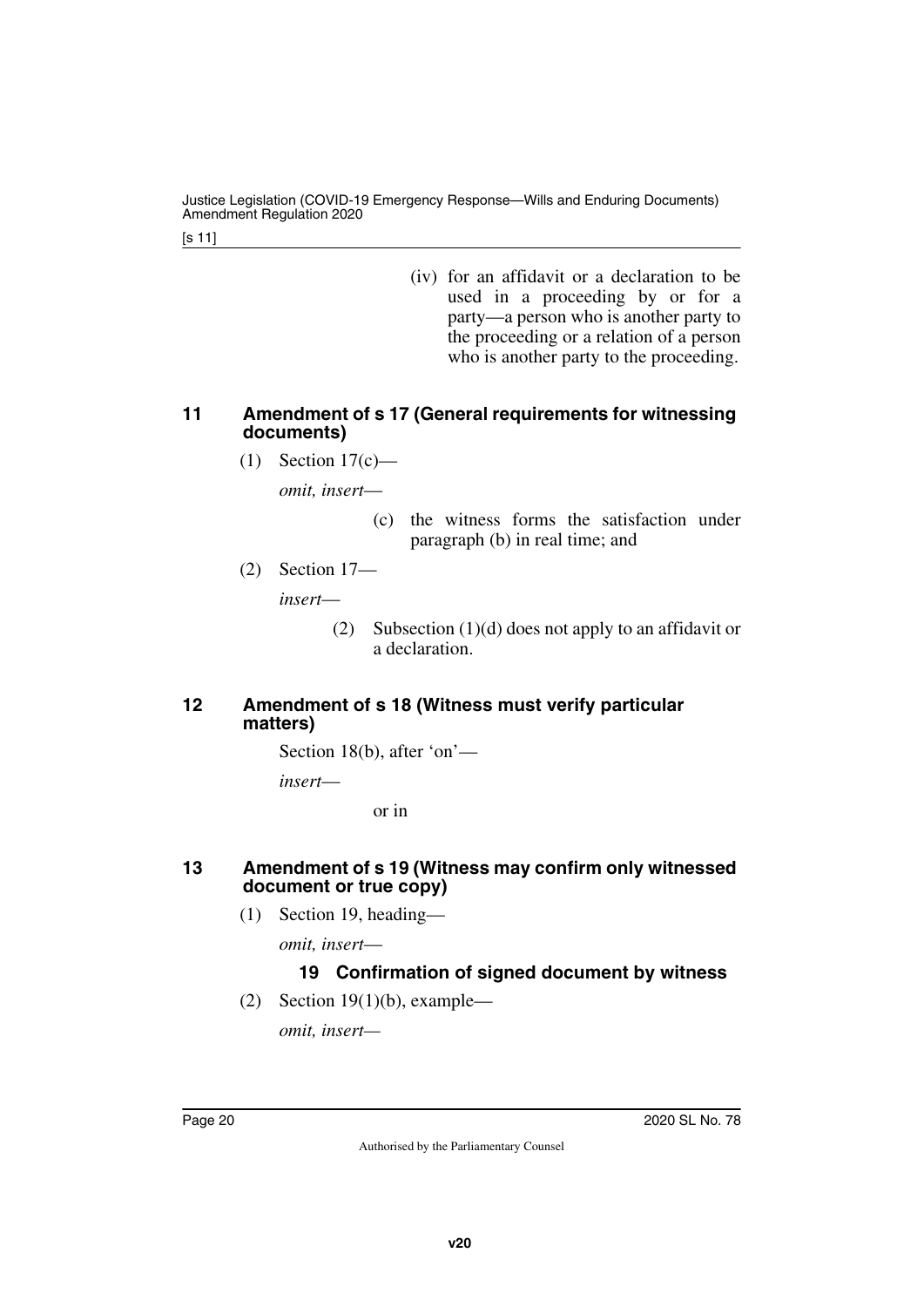[s 14]

*Examples for paragraph (b)—*

- a scanned copy of a signed document sent electronically to the witness
- a hard copy of a signed electronic document printed by the witness
- (3) Section 19(1)—

*insert—*

(c) if the document is an affidavit or a declaration made using counterparts—is a counterpart for the document signed by the signatory or substitute signatory.

*Note—*

Affidavits and declarations in the form of electronic documents may be electronically signed—see sections 12C (for affidavits) and 12H (for declarations).

(4) Section 19—

*insert*—

- (3) Subsection (2)(b) does not apply to an affidavit or a declaration.
- (4) If a justice or commissioner for declarations confirms an electronic document, the justice or commissioner for declarations is not required to insert on the document the imprint of a seal of office issued to the person under the *Justices of the Peace and Commissioners for Declarations Act 1991*.

### <span id="page-20-1"></span><span id="page-20-0"></span>**14 Amendment of s 20 (Action after witness confirms document)**

(1) Section 20(1), example—

*omit, insert*—

*Examples of giving a true copy of a document to a person—*

scanning the document and emailing the scanned copy to the person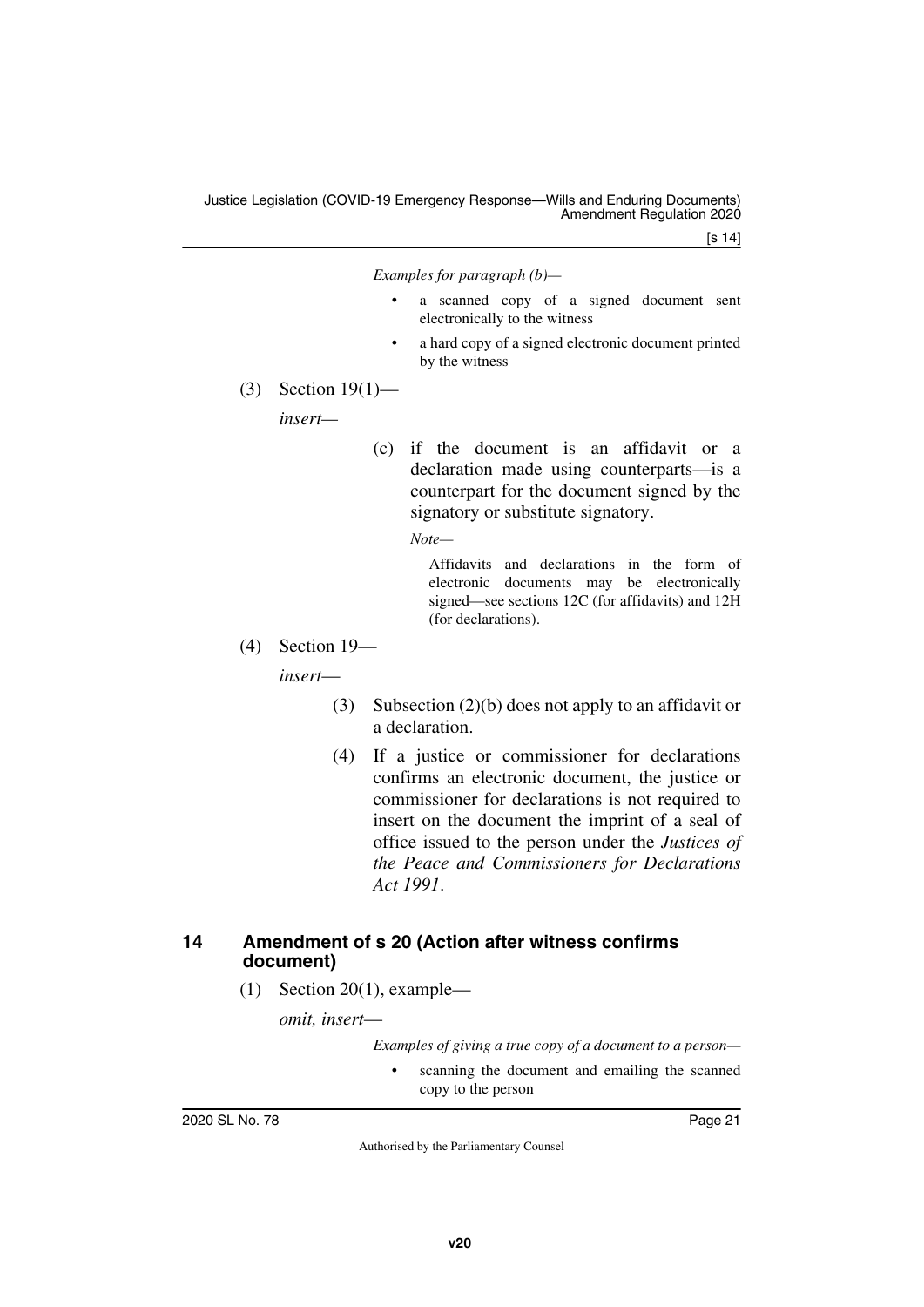[s 15]

- giving a hard copy printout of the document to the person
- (2) Section 20(3), definition *give*—

*omit, insert—*

*give* includes—

- (a) give by electronic means; and
- (b) give by allowing online computer access.

*Example for paragraph (b)—*

allowing a person to access and download a document from an online file-sharing website

(3) Section 20(3), definition *relevant person*—

*insert*—

- (c) for an affidavit or declaration—the person making the affidavit or declaration or a person to whom that person directs the affidavit or declaration be given; or
- (d) for a general power of attorney or a document revoking a general power of attorney—the principal for the general power of attorney or a person to whom the principal directs the general power of attorney be given.

## <span id="page-21-0"></span>**15 Amendment of s 21 (Certificate by special witness)**

<span id="page-21-1"></span>Section 21—

*insert—*

(1A) However, this section does not apply in relation to an affidavit or a declaration.

## <span id="page-21-2"></span>**16 Insertion of new ss 21A and 21B**

<span id="page-21-3"></span>After section 21—

*insert—*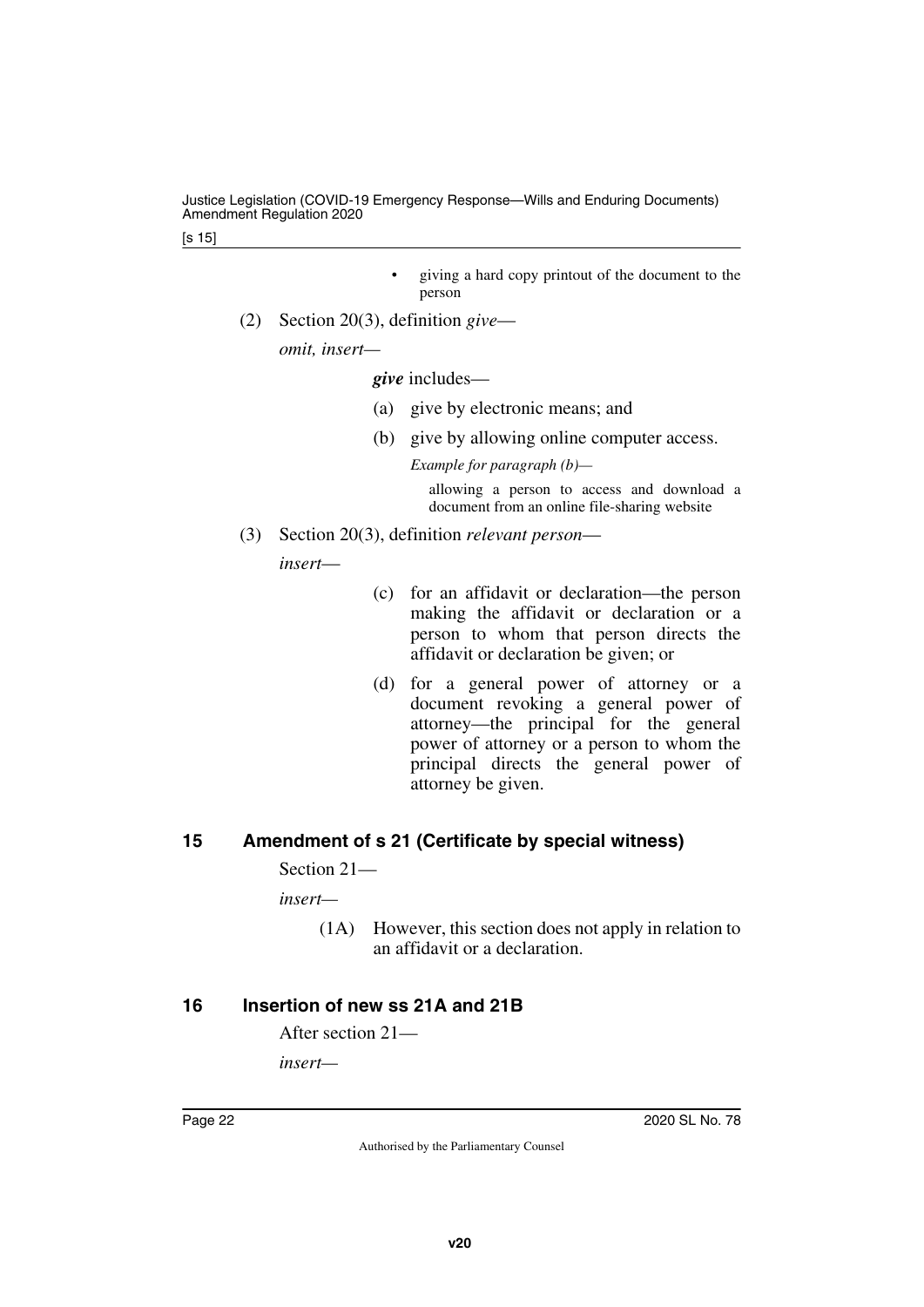Justice Legislation (COVID-19 Emergency Response—Wills and Enduring Documents) Amendment Regulation 2020

[s 16]

## <span id="page-22-1"></span><span id="page-22-0"></span>**21A Jurat of affidavit**

- (1) This section applies in relation to an affidavit made, signed or witnessed under the modified requirements or arrangements under this regulation.
- (2) The signatory must ensure the affidavit's jurat states the following matters—
	- (a) if applicable, that the affidavit was made in the form of an electronic document;
	- (b) if applicable, that the affidavit was electronically signed by the signatory or substitute signatory;
	- (c) that the affidavit was made, signed and witnessed in accordance with this regulation;
	- (d) that either—
		- (i) the contents of the affidavit are true; or
		- (ii) if the contents of the affidavit are stated on the basis of information and belief—those contents are true to the best of the knowledge of the person making the statement;
	- (e) that the signatory understands that a person who provides a false matter in the affidavit commits an offence.

*Example of offence—*

perjury under the Criminal Code, section 123

## <span id="page-22-3"></span><span id="page-22-2"></span>**21B Statement in declaration**

- (1) This section applies in relation to a declaration made, signed or witnessed under the modified requirements or arrangements under this regulation.
- (2) The signatory must ensure the declaration states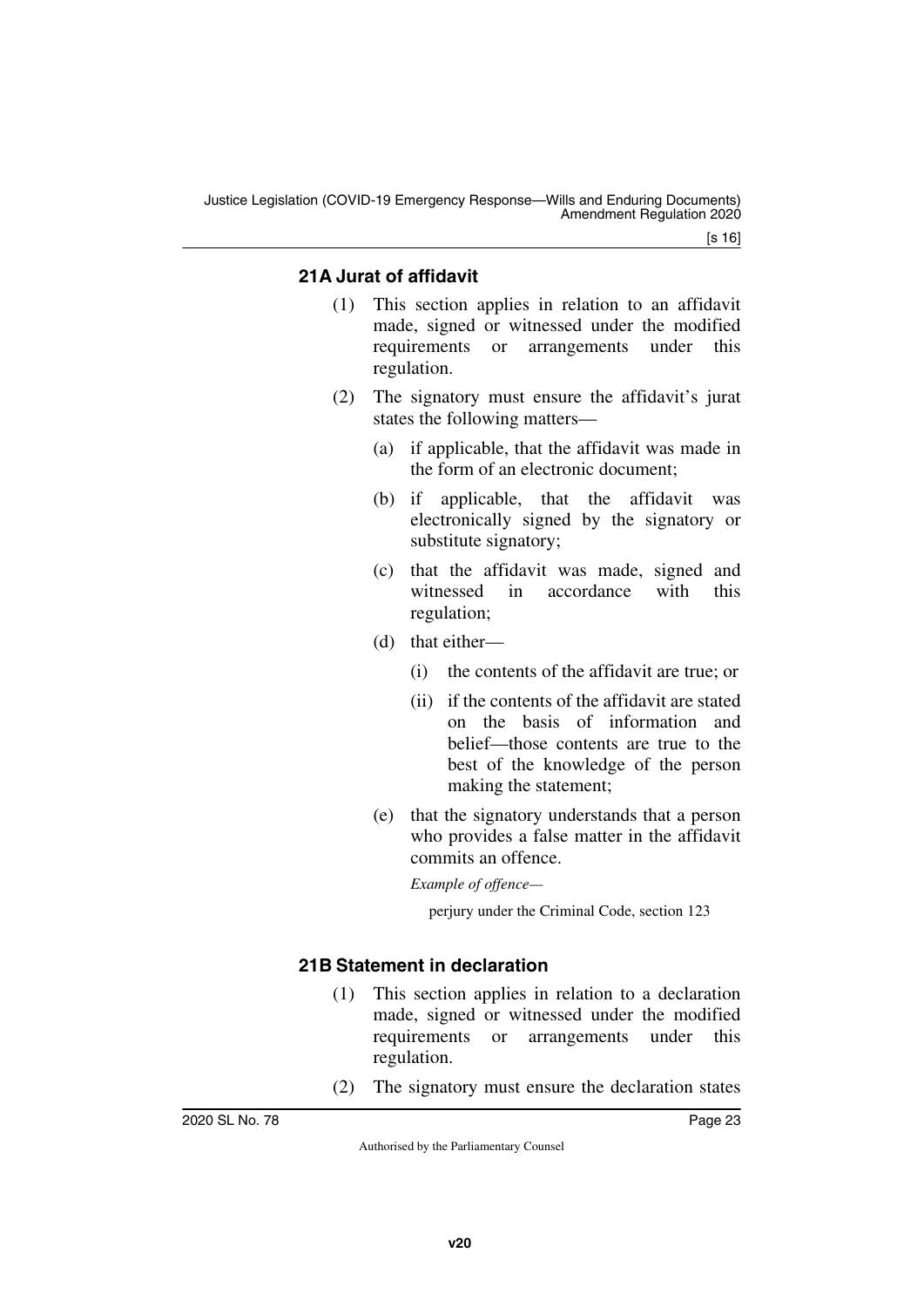the following matters—

- (a) that the declaration was made, signed and witnessed in accordance with this regulation;
- (b) that either—
	- (i) the contents of the declaration are true; or
	- (ii) if the contents of the declaration are stated on the basis of information and belief—those contents are true to the best of the knowledge of the person making the statement;
- (c) that the signatory understands that a person who provides a false matter in the declaration commits an offence.

*Example of offence—*

perjury under the Criminal Code, section 123

## <span id="page-23-0"></span>**17 Amendment of s 23 (Presumptions)**

<span id="page-23-1"></span>Section 23(d), after 'on'—

*insert*—

or in

### <span id="page-23-3"></span><span id="page-23-2"></span>**18 Amendment of s 24 (Official and originating versions of document)**

Section 24—

*insert—*

(1A) However, this section does not apply to an affidavit or declaration that is made using counterparts.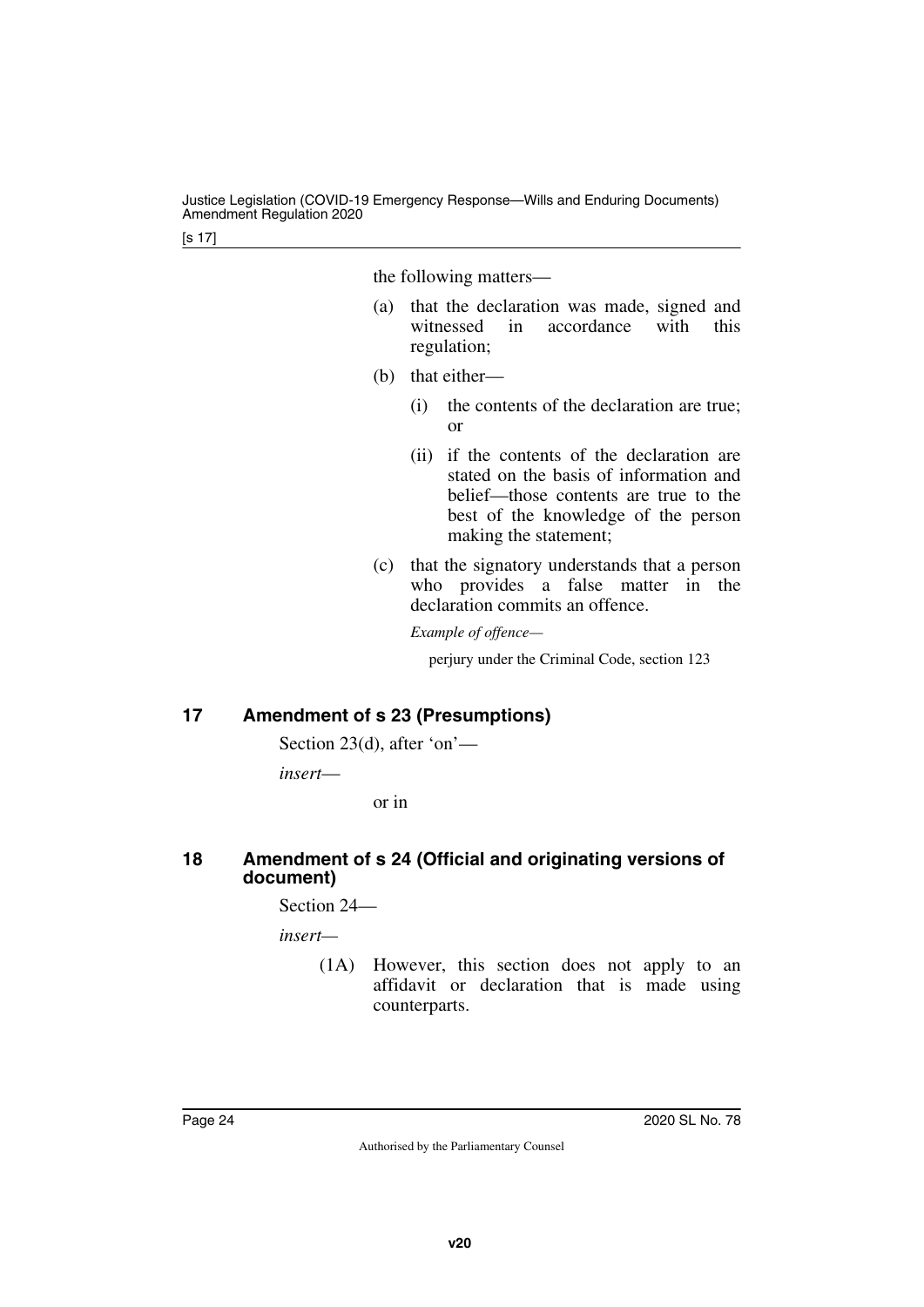### <span id="page-24-1"></span><span id="page-24-0"></span>**19 Amendment of s 25 (Lodgement or deposit of document in land registry)**

Section  $25(4)$ —

<span id="page-24-3"></span>*omit*.

### <span id="page-24-2"></span>**20 Insertion of new s 25A**

After section 25—

*insert—*

### <span id="page-24-5"></span><span id="page-24-4"></span>**25A Affidavits or declarations made using counterparts**

- (1) This section applies to an affidavit or declaration that is made using counterparts.
- (2) The counterpart confirmed by the witness for the affidavit or declaration must be kept with the counterpart signed by or for the signatory for the affidavit or declaration.
- (3) The counterparts mentioned in subsection (2) together constitute the affidavit or declaration.
- (4) If an affidavit or declaration made using counterparts is required to be given, produced or used for any purpose, the counterparts constituting the affidavit or declaration may be—
	- (a) given, produced or used for the purpose; and
	- (b) relied on as evidence of the affidavit or declaration.

## <span id="page-24-6"></span>**21 Amendment of sch 1 (Dictionary)**

- <span id="page-24-7"></span>(1) Schedule 1, definition *witness omit.*
- (2) Schedule 1—

*insert*—

*administer*, in relation to an oath or affirmation,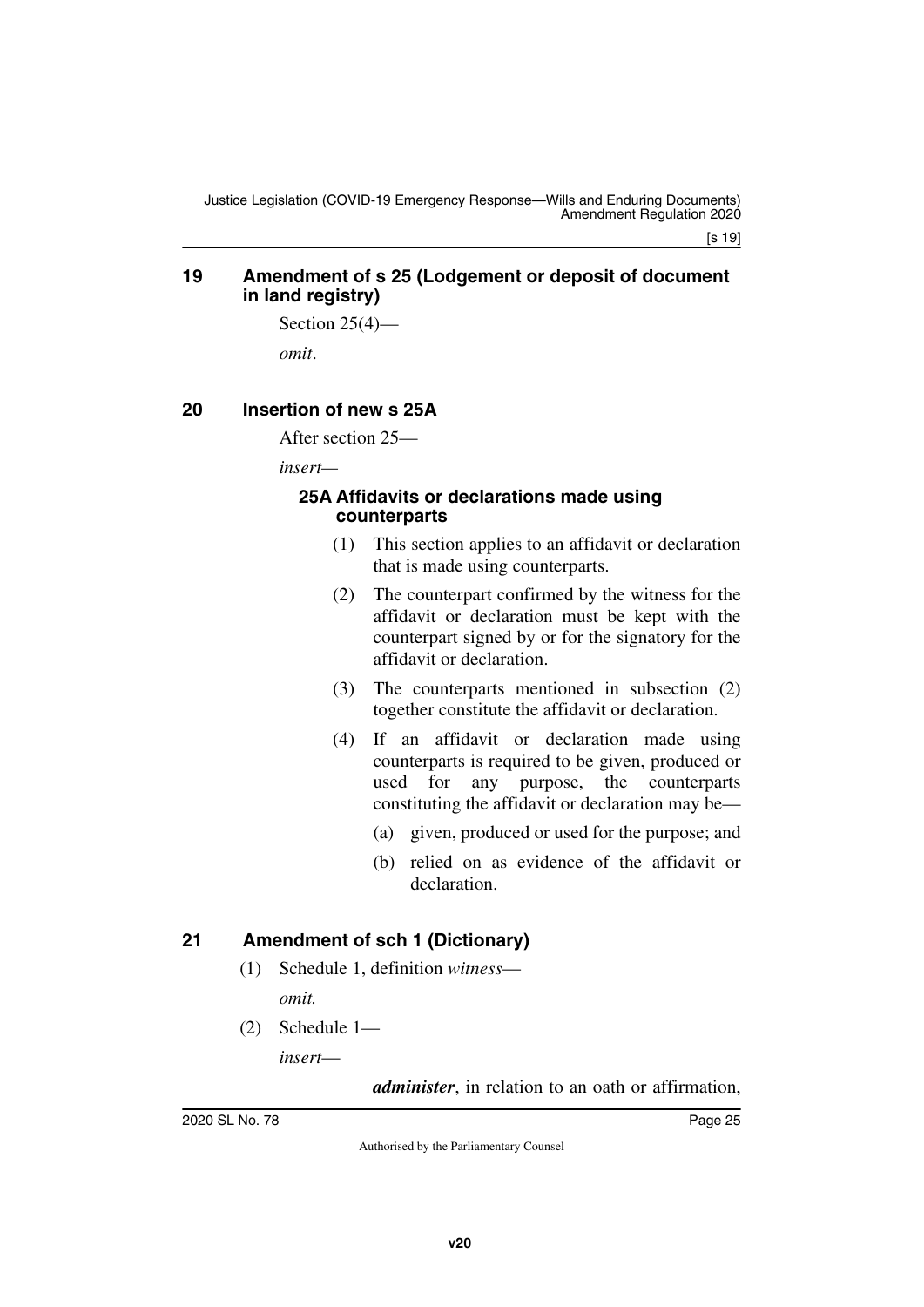includes take and receive.

*commissioner for declarations* see the *Justices of the Peace and Commissioners for Declarations Act 1991*, section 3.

*copy*, of an electronic document, means a reproduction of the document in either electronic or hard copy form.

*corporation* includes—

- (a) a corporation under the Corporations Act, section 57A; and
- (b) a corporation sole; and
- (c) a statutory corporation.

*counterpart*, for a document, means a copy of the document that—

- (a) includes the entire contents of the document; and
- (b) may be signed by a person without the signatures of the other persons who are to sign the document.

*director*, of a corporation, means a member of the board of directors, council or other governing body of the corporation.

*document* means any record of information however recorded and includes—

- (a) anything on which there is writing; and
- (b) anything on which there are marks, symbols or perforations having a meaning for persons qualified to interpret them; and
- (c) anything from which sounds, images or writings can be reproduced with or without the aid of anything else; and
- (d) any record of information that exists in digital form and is capable of being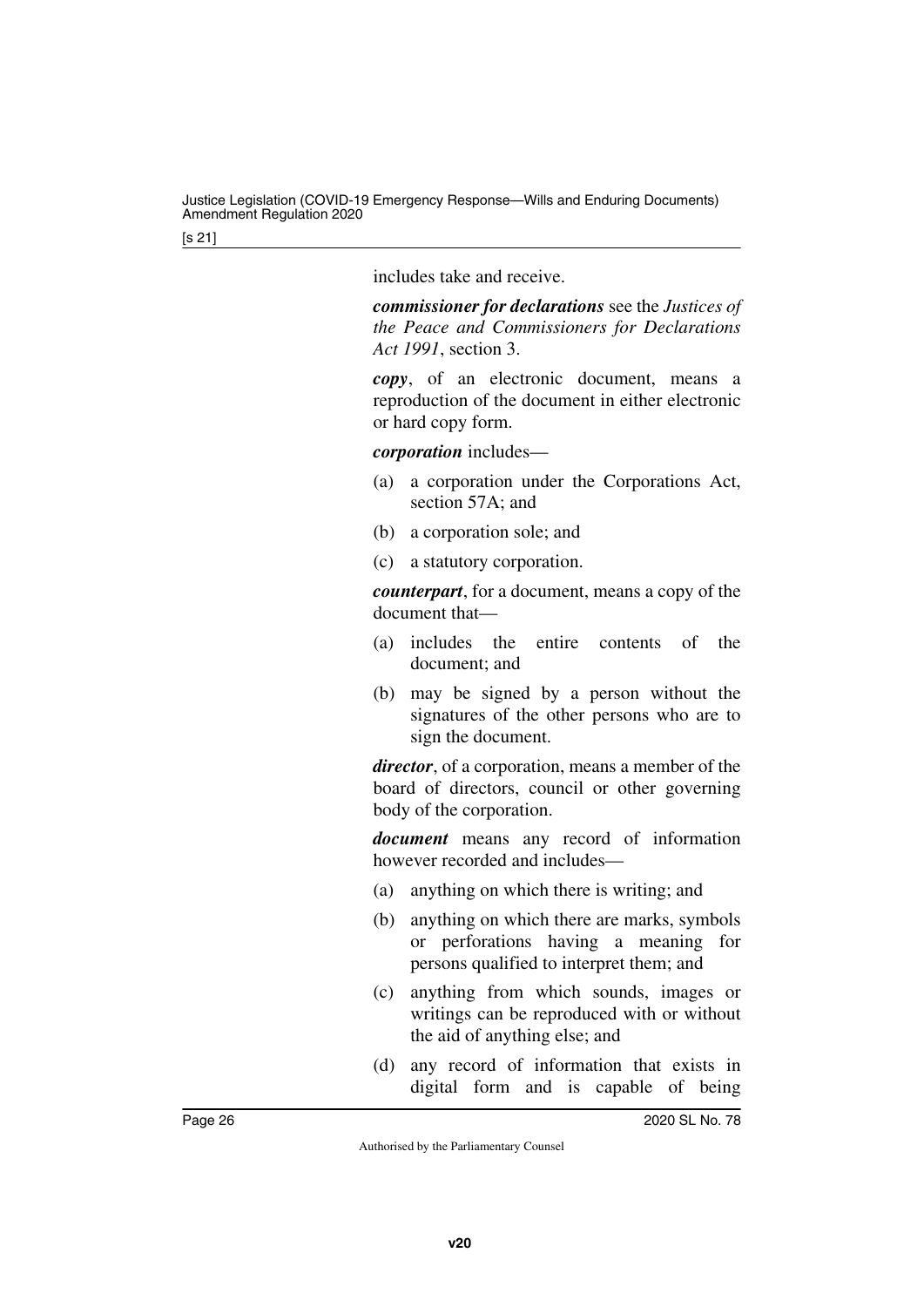[s 21]

reproduced, transmitted, stored or duplicated by electronic means.

*electronically sign*, a document, means sign the document using a method—

- (a) that identifies the signatory for the document and the signatory's intention in relation to the contents of the document; and
- (b) that is either—
	- (i) as reliable as appropriate for the purpose for which the document is signed, having regard to all the circumstances, including any relevant agreement; or
	- (ii) proven in fact to have fulfilled the functions described in paragraph (a), by itself or together with further evidence.

### *electronic document* means—

- (a) a record of information reproduced from a thing mentioned in definition *document*, paragraph (c); or
- (b) a document of a type mentioned in definition *document*, paragraph (d).

*general power of attorney* means a general power of attorney under the *Powers of Attorney Act 1998* or another law.

*information* includes information in the form of data, text or images.

*mortgage* means a mortgage under the *Property Law Act 1974* or another law.

*registrar of titles* means the registrar of titles under the *Land Title Act 1994*.

*seal*, of a corporation, includes a common seal of the corporation.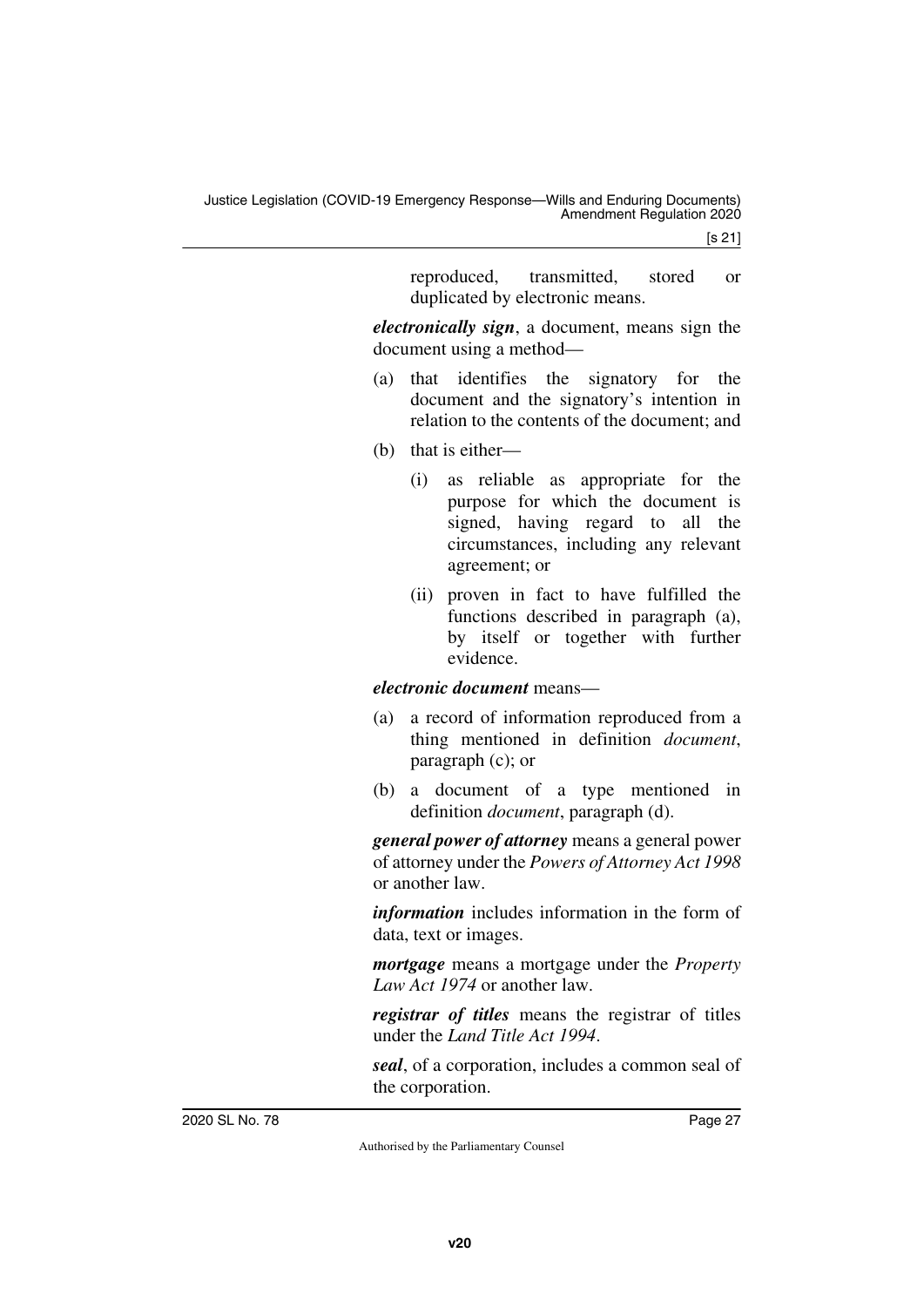[s 21]

*secretary*, of a corporation, means the clerk, secretary or other permanent officer of the corporation.

*sign*, in relation to an electronic document, includes electronically sign.

*statutory corporation* means an entity established, incorporated or registered under an Act of the Commonwealth or a State, that is not a corporation registered under the Corporations Act.

*witness*, a document, includes—

- (a) witness the signing of the document; and
- (b) for an affidavit or a declaration—administer the affidavit or declaration.